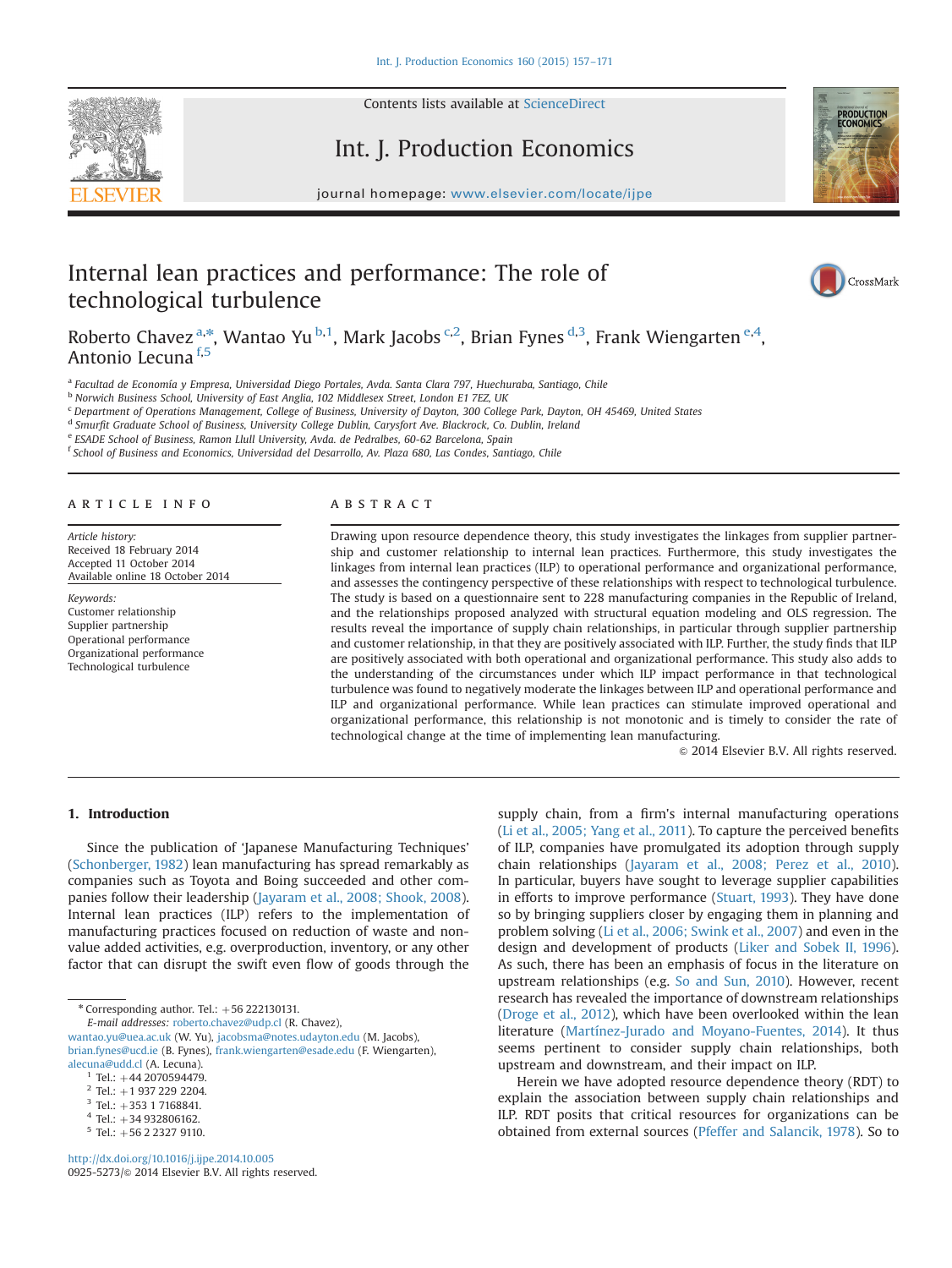achieve reliable delivery performance of frequent small batches, practices which are central for lean, implicit forms of behavior such as information sharing and cooperation between trading partners is central (Handfi[eld, 1993; Buvik and Halskau, 2001\)](#page-12-0). Accordingly, RDT suggests that close interaction between buyers and suppliers will enable ILP.

ILP has been associated positively with operational performance ([Shah and Ward, 2003\)](#page-13-0); however, empirical work has not been unified in its findings (e.g. [Sakakibara et al., 1997; Callen](#page-12-0) [et al., 2000; Swink et al., 2005](#page-13-0)). Similarly, while lean operations have been generally shown to be associated with improved organizational performance (i.e. market-and financial oriented performance) ([Fullerton et al., 2003; Eroglu and Hoffer, 2011\)](#page-12-0), there are still studies offering mixed results (e.g. [Balakrishnan](#page-12-0) [et al., 1996; Fullerton et al., 2003; Kannan and Tan, 2005, Jayaram](#page-13-0) [et al., 2008, Cannon, 2008](#page-12-0)). It has been suggested that inconsistent findings may be attributed to the complexity of the manufacturing practices-performance link, which is often regarded as selfevident and demands further understanding ([Swink et al., 2005\)](#page-13-0). A potential explanation for the inconsistency in the results lies in contingency theory (CT), which suggests that no universal set of strategies applies to every business situation ([Lawrence and](#page-13-0) [Lorsch, 1967; Ginsberg and Venkatraman, 1985](#page-12-0)) and that no single strategy is successful in every context. While the contingency view is not new in the lean literature, studies are either exploratory (e.g. [Dean and Snell, 1996; Shah and Ward, 2003; Browning and Heath,](#page-12-0) [2009\)](#page-12-0), or have used internal characteristics of the firm (e.g. plant characteristics) as contextual variables (e.g. [Lowe et al., 1997;](#page-13-0) White et al., [1999; Cua et al., 2001; Shah and Ward, 2003; Crute](#page-12-0) [et al., 2003\)](#page-12-0). However, the role of external variables such as environmental dynamism remains comparatively unexplored ([Shah and Ward, 2003](#page-13-0)). Environmental dynamism has been described in the literature as a multi-dimensional construct (e.g. [Lawrence and Lorsch, 1967; Miller and Friesen, 1983\)](#page-13-0); however, technological turbulence (TT), as one main dimension, has been under-researched in the lean literature (e.g. [Chavez et al., 2013;](#page-12-0) [Azadegan et al., 2013\)](#page-12-0). TT refers to the rate of technological change over time within an industry [\(Slater and Narver, 1994; Trkman and](#page-14-0) [McCormack, 2009](#page-14-0)), which arises from fast technological change in products and breakthroughs in manufacturing processes [\(Hsu and](#page-12-0) [Chen, 2004; Song et al., 2005; Kandemir et al., 2006](#page-13-0)). Accordingly, this research extends the lean literature by investigating the ILPperformance link contingent upon TT.

Thus this research adds to the SCM and lean manufacturing bodies of knowledge by addressing three research questions: (1) To what extent do up and downstream supply chain relationships impact ILP, (2) To what extent does ILP impact performance, and (3) To what extent does TT affect the ILP and performance relationship. This study contributes to the building the RDT perspective to explain SCM and lean manufacturing phenomena (Handfi[eld, 1993; Paulraj and Chen, 2007](#page-13-0)). By investigating the relationship between ILP and performance, in particular by considering the role of TT, this study will clarify current understanding of the topic. Importantly, this study will explore the role of external variables such as TT in impacting performance related to ILP.

## 2. Theoretical background and hypotheses development

## 2.1. Resource dependence theory

RDT suggests that organizations rely upon other entities (e.g. trading partners) to obtain resources critical to their continuing existence ([Pfeffer and Salancik, 1978\)](#page-13-0). The need to obtain resources creates interdependence between organizations [\(Barringer and](#page-12-0)

[Harrison, 2000\)](#page-12-0). However, since this interdependence is not necessarily symmetric or balanced environmental uncertainty is created [\(Pfeffer and Salancik, 1978\)](#page-13-0). Two strategies have been put forward to manage interdependence, and thus reduce uncertainty. One states that organizations should acquire control of critical resources – absorbing the environment – thereby decreasing dependence on other organizations. However, this strategy tends to create positions of strength, which can be exploited at the expense of weaker trading partners. Alternatively, firms can participate in inter-firm relationships and coordination efforts – negotiating the environment – in order to obtain access to critical resources and increase their power relative to competitors (Handfi[eld, 1993; Barringer and Harrison, 2000\)](#page-12-0). This study focuses on the latter form of reducing uncertainty: negotiating the environment.

RDT represents an important theoretical perspective for conducting empirical research in SCM as supply chains rely on sequential interdependence, which benefits from coordination ([Paulraj and Chen, 2007](#page-13-0)). For instance, buyers can cause their suppliers to become over-dependent on them, potentially creating dissonance between both parties. According to [Ketchen and Hult](#page-13-0) [\(2007\),](#page-13-0) this strategy describes traditional supply chains wherein trading partners take advantage of resource dependence. Conversely, describing best value supply chains, interdependence and collective actions should be used to create trust rather than opportunistic behavior ([Ketchen and Hult, 2007](#page-13-0)). In this research, RDT is used to emphasize how supply chain relationships are a viable mechanism for managing interdependence, thus reducing uncertainties and increasing predictability and stability of demand and supply ([Paulraj and Chen, 2007](#page-13-0)).

With regard to the lean perspective, it has been argued that lean manufacturing depends on predictability and coordination, which are associated directly with supply chain relationships ([Simpson and Power, 2005](#page-13-0)). Specifically, in accordance with RDT, it has been argued that buyer-supplier cooperation and coordination are associated with "implicit" forms of behavior such as suppliers reduction, information sharing, the creation of channels of communications for information sharing, and the commitment of support between the parties involved, which are a preliminary step for lean manufacturing practices such as JIT (Handfi[eld, 1993;](#page-12-0) [Buvik and Halskau, 2001\)](#page-12-0). For example, Handfi[eld \(1993\)](#page-12-0) explains that in this type of cooperative supply chain contexts suppliers can obtain more and better information to manage deliveries to their JIT customers, while buyers can provide more accurate schedules of requirements to suppliers so this latter can plan better their capacity more efficiently. Also in line with RDT, [Buvik and Halskau](#page-12-0) [\(2001\)](#page-12-0) argue that JIT practices imply significant structural changes towards long-term and stable buyer-supplier relationship compared to more traditional buyer-supplier relationships. These relationships provide, in turn, the necessary grounds to share insight about manufacturing process, demand patterns and quality assurance, which are key issues for lean manufacturing [\(Buvik and](#page-12-0) [Halskau, 2001\)](#page-12-0). Accordingly, RDT and, specifically, the concept of negotiating the environment provide a useful theoretical context to explain lean phenomena (Handfi[eld, 1993\)](#page-12-0), and thus we expect that close interaction between buyers and suppliers will translate into implicit benefits such as cooperative behavior and information sharing, which are necessary to reduce uncertainty and regarded as a preliminary steps in the direction of ILP ([Hand](#page-12-0)field, [1993](#page-12-0)).

#### 2.2. Supplier partnership, customer relationship and ILP

Supplier partnerships are mutually beneficial relationships between suppliers and buyers designed to leverage their individual resources and capabilities with the objective of improving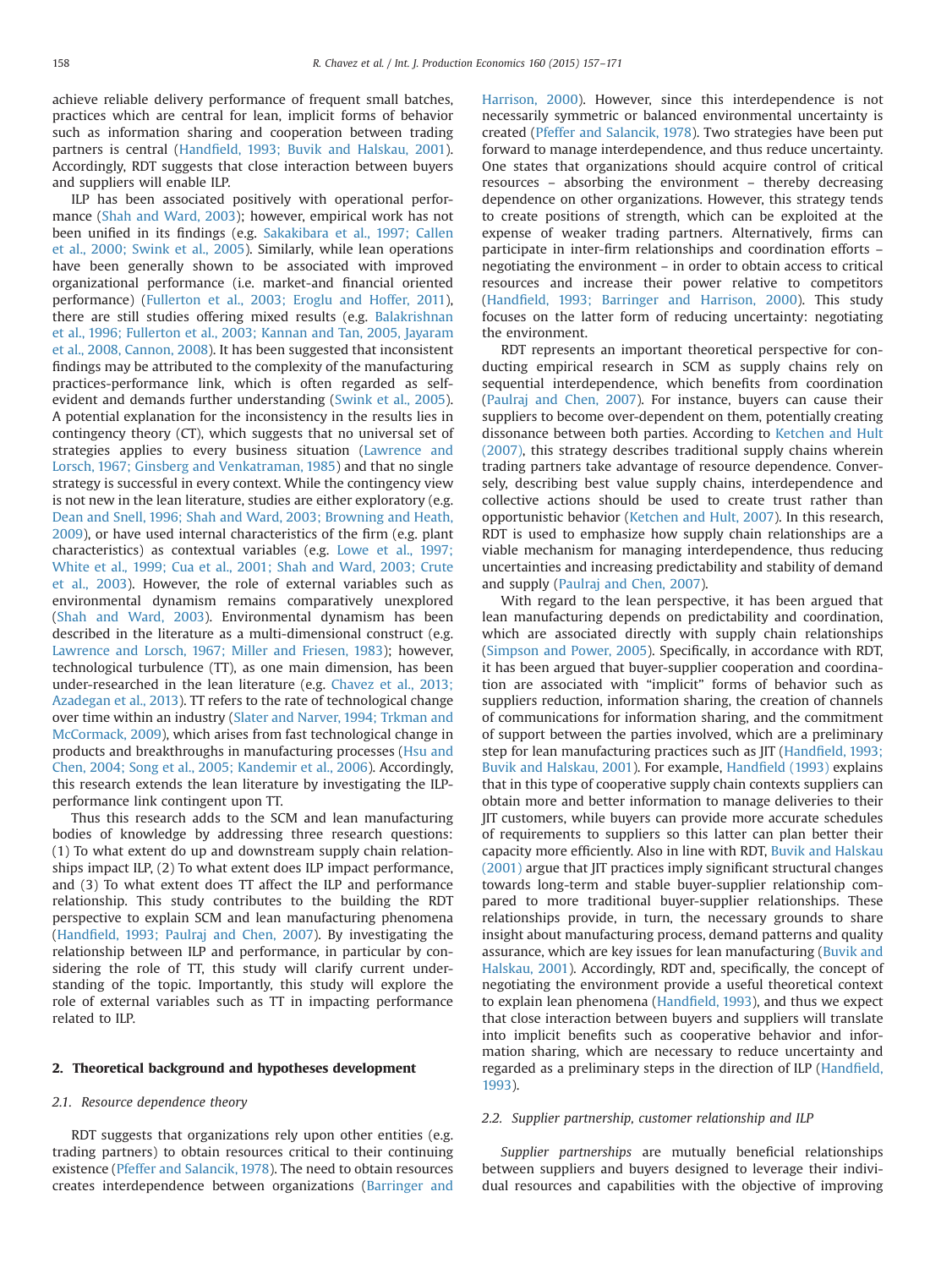performance ([Stuart, 1993; Li et al., 2006\)](#page-13-0). Supplier partnership is characterized by common elements, including supplier involvement, supplier development and supplier management ([Vickery et](#page-14-0) [al., 2003\)](#page-14-0). Supplier partnership presupposes mutual planning and problem solving, and a fundamental shift away from the transactional mode of doing business towards a more cooperative relationship [\(Li et al., 2006; Swink et al., 2007](#page-13-0)). Benefits associated with mutual planning and problem solving with suppliers include breaking down boundaries to improve communication and collaboration, coordination, increased speed, commitment, customerfocused culture, adaptability and flexibility ([Drew and Coulson-](#page-12-0)[Thomas, 1996](#page-12-0)). Supplier partnership also entails the early supplier involvement in new product development and the sharing of supplier technological capabilities [\(Vickery et al., 2003; Petersen](#page-13-0) [et al., 2005; Li et al., 2006; Jayaram et al., 2008\)](#page-13-0). Furthermore, supplier partnership also refers to working closely with suppliers to improve their quality levels (Handfi[eld et al., 2000](#page-12-0)), and sharing the benefits of such collaboration [\(Vickery et al., 2003](#page-14-0)).

Customer relationships are often seen as a necessary and their management an important competency for supply chains [\(Closs](#page-12-0) [and Savitskie, 2003; Tracey et al., 2005](#page-14-0)). It has been suggested that market orientation – through close customer relationship – and SCM are inextricably intertwined [\(Min and Mentzer, 2000\)](#page-13-0). Traditionally, competitive advantage has been the result of cost reduction and product portfolio strategies; however, competitive environments demand a customer-driven approach, which considers the final customer as an integral part of the supply chain ([McAdam and McCormack, 2001\)](#page-13-0). According to [Kumar \(2001\),](#page-13-0) providing goods or services to customers does not terminate with the delivery. Rather, installation, customer education, and after sales service are essential components of how the customer perceives the quality of the delivered product or service. Similarly, customer-focused practices such as determining and communicating customer's future needs, obtaining customer's feedback, and participating in the customer's marketing effort should be considered for fast response ([Vickery et al., 2003\)](#page-14-0). In other words, customer relationships depend upon the firm's ability to determine its customers' preferences and needs, which, in turn, enable companies to differentiate from their competitors ([Day, 2000\)](#page-12-0), improve operational performance (e.g. [Vickery et al., 2003; Closs](#page-12-0) [and Savitskie, 2003\)](#page-12-0), and generate competitive advantage [\(Vickery](#page-14-0) [et al., 2003; Li et al., 2006; Swink et al., 2007\)](#page-13-0). We conceptualise the customer relationship as a set of activities that organizations use for the purpose of managing customer complaints, building strategic customer relationships and improving customer satisfaction [\(Tan et al., 1998; Li et al., 2006](#page-13-0)).

The term "lean" refers to a production system pioneered by Toyota, which focuses on the elimination of all forms of waste and non-value added activities [\(Womack et al., 1990](#page-14-0)). Waste in this context refers to overproduction, waiting time, transport, inventory, defective goods or any other factor that can disrupt the smooth flow of goods along the transformation process ([Cusumano, 1994; Slack et al., 2009](#page-13-0)). Practices associated with the lean philosophy include pull-production systems such as justin-time (JIT), process set-up time reduction, and quality management ([Cua et al., 2001; Shah and Ward, 2003; Simpson and Power,](#page-13-0) [2005; Li et al., 2005; Jayaram et al., 2008; So and Sun, 2010](#page-13-0)). Pullproduction systems produce only what is demanded by the customer and only at the necessary time and quantity [\(Sugimori](#page-13-0) [et al., 1977](#page-13-0)). JIT eliminates waste through the simplification of production processes ([Kannan and Tan, 2005\)](#page-13-0), and complements process set-up time reduction initiatives and quality management as part of a comprehensive strategy to reduce inventories and efficiently use resources [\(Karlsson and Åhlström, 1996; Kannan](#page-13-0) [and Tan, 2005\)](#page-13-0). Process set-up time reduction is an important tool in reducing waste because it facilitates smaller batch sizes, which, in turn, enables work-in-process inventory reductions [\(Karlsson](#page-13-0) [and Åhlström, 1996\)](#page-13-0). With regard to quality management, ILP encourage mutual effort between participants who strive for continuous improvement and zero defects [\(Womack and Jones,](#page-14-0) [1994](#page-14-0)). Accordingly, lean manufacturing includes a set of integrated practices such as pull-production systems, JIT techniques, reduced process machine set-up time, and quality management ([Li et al.,](#page-13-0) [2005; Simpson and Power, 2005\)](#page-13-0). However, the literature shows that lean practices have been implemented as complete systems or particular elements have been grouped together as distinct bundles of manufacturing practices such as flow elements, quality elements and employee involvement ([McLachlin, 1997; Yang et al.,](#page-14-0) [2011](#page-14-0)). We therefore conceptualize ILP as the implementation of manufacturing practices focused on reduction of waste and nonvalue added activities from a firm's internal manufacturing operations [\(Li et al., 2005; Yang et al., 2011\)](#page-14-0).

While ILP have enhanced the efficiency of individual organizations, greater benefits can be obtained when considering its implementation in a supply chain context ([Hines et al., 2004;](#page-12-0) [Shah and Ward, 2007](#page-13-0)). In this regard, lean manufacturing concerns not only internal manufacturing processes, but also external operations of the supply chain [\(So and Sun, 2010\)](#page-13-0). There are some studies that have investigated the role of internal lean operations together with external SCM practices (e.g. [Tan, 2002; Li et al.,](#page-13-0) [2005, 2006; Wong et al., 2005; Zhou and Benton, 2007\)](#page-14-0). For instance, [Li et al. \(2005\)](#page-13-0) conceptualized, developed and validated a set of SCM practices, which included ILP, strategic supplier partnership, customer relationship, information sharing, information quality and postponement. These studies have combined SCM practices into a composite (multi-dimensional) construct that contains many activities from both internal and external (upstream and downstream) sides of the supply chain. While these studies have provided a more unifying conceptual framework of SCM practices including ILP, investigating the relationships between these practices can be of equal importance and has been encouraged in the literature ([Li et al., 2005, 2006\)](#page-13-0).

It has been suggested that a lean strategy requires collaborative relationships between supply chain members for implementation ([Lamming, 1996; Perez et al., 2010\)](#page-13-0). ILP require that buyers and suppliers invest in the relationship and accept potential opportunities, risk, and costs associated with the bilateral dependence ([Wiskerke and Roep, 2007](#page-14-0)). For instance, lean strategies entail close relationships with suppliers to achieve high quality standards and on-time delivery ([Levy, 1997; Simpson and Power,](#page-13-0) [2005\)](#page-13-0). Similarly, for both frequency of deliveries and elimination of quality controls, buyers and suppliers need to closely coordinate their operations [\(McIvor, 2001\)](#page-13-0). In a manner consistent with RDT, tight coordination between supply chain partners can be the mechanism used to secure required resources employed to facilitate ILP implementation [\(Jayaram et al., 2008\)](#page-13-0). For instance, resources such as the creation of communication channels and information sharing are often the result of inter-firm relationship efforts, which lean operations require for process synchronization (Handfi[eld, 1993; Perez et al., 2010\)](#page-13-0).

With regard to supplier partnerships, the lean perspective has been linked to supply management from the beginning [\(Lamming, 1996\)](#page-13-0). This is understandable given that seminal work in the area focused on industry sectors such as automotive, where many components are sourced from suppliers [\(Womack et al., 1990; McIvor, 2001](#page-13-0)) and effective supplier partnership are vital to ensure frequent timely deliveries and the elimination of quality checks ([Wu, 2003](#page-14-0)). As such, supplier coordination constitutes a relational platform that enables information integration between buyers and suppliers thus facilitating lean practices ([So and Sun, 2010; Durmusoglu et al., 2014\)](#page-12-0). Within lean initiatives, close coordination with suppliers enables the manufacturer to decrease inventories through information sharing, reduce business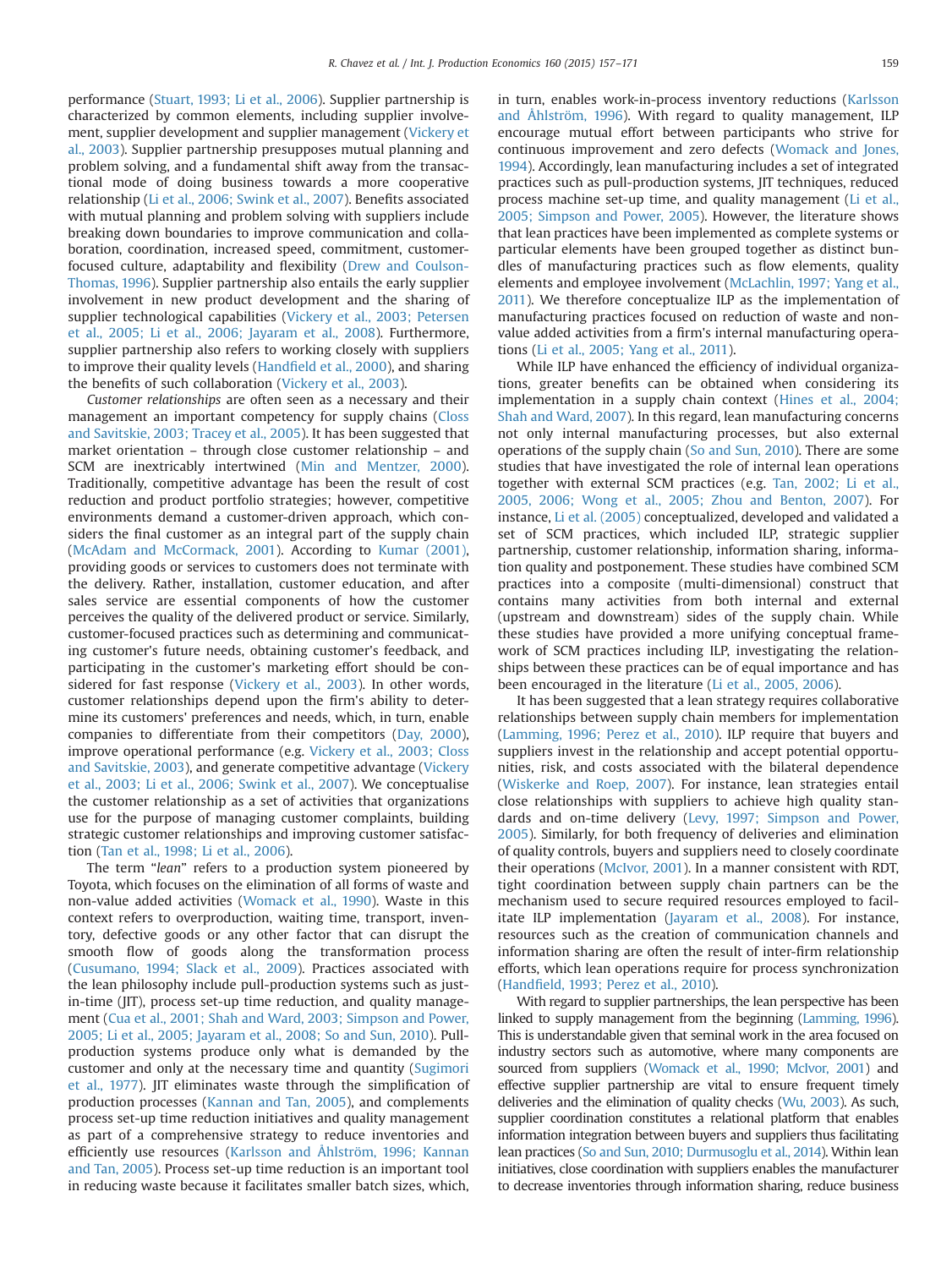risks through joint research and development, enhance product quality, and provide stable supply prices [\(Sheth and Sharma, 1997;](#page-13-0) [So and Sun, 2010](#page-13-0)). This is also supported by [Cocks \(1996\)](#page-12-0) who argued that true reduction of waste in lean processes depends to a great extent on honest and open relationships, which are elements of relational norms of close supplier partnership.

With regard to customer relationships, manufacturing plants use customer relationship practices to understand and incorporate customer preferences and needs, and thus react more effectively ([Vickery et al., 2003; Jacobs et al., 2007\)](#page-13-0). Previously, the main focus of the lean perspective was the shop floor; however, there has been a gradual widening of focus that includes the identification of customer preferences, which goes beyond the single factory to include upstream and downstream sides of the supply chain ([Hines](#page-12-0) [et al., 2004\)](#page-12-0). As noted previously, ILP are characterized by pull production systems which produce only that which is required by the customer at the time needed ([Sugimori et al., 1977](#page-13-0)); accordingly ILP rely on customer needs and desires transmitted up the supply chain. For instance, demand rate stabilization, which is achieved through customer information coordination, enables firms to plan machine set-up activities more effectively [\(Jayaram et al., 2008\)](#page-13-0). Similarly, ILP includes continuous improvement systems centered on customer needs ([Abdulmalek and Rajgopal, 2007](#page-12-0)).

Despite this argument, there is little empirical evidence that investigates the role of supply chain relationships in lean practices (e.g. [Kannan and Tan, 2005; Wiskerke and Roep; 2007; Jayaram](#page-13-0) [et al., 2008; So and Sun, 2010; Perez et al., 2010](#page-13-0)). For instance, exploratory research in food supply chains found evidence of a tendency towards trust and collaborative behavior (between buyers and supplier) in lean operations (e.g. [Wiskerke and Roep;](#page-14-0) [2007; Perez et al., 2010](#page-13-0)). [Kannan and Tan \(2005\)](#page-13-0) explored the association between elements of lean practices (e.g. JIT), SCM, and total quality management and found that various practices associate significantly with one another. This suggests there are elements of lean, SCM, and total quality management that reinforce one another. [Jayaram et al. \(2008\)](#page-13-0) examined the association between relationship building and lean practices such as JIT, setup time reduction, and cellular manufacturing. Their results reveal that relationship building in the supply chain was associated with enhanced lean practices. However, they used an aggregated construct for relationship building that did not differentiate between suppliers and customers. More recently, [So and Sun \(2010\)](#page-13-0) studied and found support for the association between supplier integration, including key aspects of supplier partnership, and lean manufacturing. However, [So and Sun \(2010\)](#page-13-0) did not consider the role of customer relationships as another potential enabler of lean manufacturing. Accordingly, based on the above logical, empirical, and theoretical support drawn from the literature we offer the following hypotheses:

- H1: Supplier partnership is positively associated with ILP.
- H2: Customer relationship is positively associated with ILP.

It is self-evident that long term firm viability requires operational, financial, and market success. Hence resources that facilitate this success are critical in the RDT sense. As such there should logically be a connection between IPL and performance given the RDT perspective. Fortunately the literature has examined the association between ILP and performance. This will be discussed in the following section.

#### 2.3. ILP and performance

Operational performance has been conventionally characterized in terms of the competitive priorities from which companies choose to compete ([Narasimhan and Das, 2001](#page-13-0)). Lean manufacturing practices are generally shown to be associated with competitive priorities such as quality, delivery, flexibility and cost ([Shah and](#page-13-0) [Ward, 2003\)](#page-13-0) and the reduction in trade-offs among them ([Harmozi,](#page-12-0) [2001; Yusuf and Adeleye, 2002; Jayaram et al., 2008\)](#page-13-0). Numerous studies have found support for the positive relationship between lean manufacturing and dimensions of operational performance (e.g. [Norris et al., 1994; Flynn et al., 1995; Koufteros et al., 1998; Shah and](#page-13-0) [Ward, 2003; Kannan and Tan, 2005; Hallgren and Olhager, 2009;](#page-12-0) [Rahman et al., 2010](#page-13-0)); quality is one dimension that has received attention for example (e.g. [Nakamura et al., 1998; Fullerton and](#page-12-0) [McWatters, 2001; Kannan and Tan, 2005; Narasimhan et al., 2006\)](#page-13-0). Lean manufacturing strives for high levels of quality through a zerodefect policy and by continuously identifying and reducing sources of waste [\(Nakamura et al., 1998; Li et al., 2005\)](#page-13-0). Lean manufacturing is also associated with improved delivery (e.g. [Nakamura et al., 1998;](#page-13-0) [Fullerton and McWatters, 2001; Cua et al., 2001](#page-12-0)). In particular, studies have focused upon the reductions in variability and throughput time [\(Naylor et al., 1999; Fullerton and McWatters, 2001\)](#page-12-0). With regard to flexibility, some authors have indicated flexibility can be limited in certain lean environments [\(Cusumano, 1994; Naylor et al.,](#page-13-0) [1999; Mason-Jones and Towill, 1997; Christopher, 2000\)](#page-12-0) whereas others suggest that changeover and process flexibility are improved in lean manufacturing contexts (e.g. [Gerwin, 1993; Upton, 1995;](#page-14-0) [Fullerton and McWatters, 2001; Swink et al., 2005\)](#page-13-0). Finally, as the aim of lean manufacturing is to increase productivity and efficiency ([Cua et al., 2001](#page-12-0)), it is not surprising that cost improvement is regarded as the direct and most common benefit associated with lean manufacturing ([Naylor et al., 1999\)](#page-13-0); many studies support this assertion (e.g. [Lawrence and Hottenstein, 1995; Huson and Nanda,](#page-12-0) [1995; Nakamura et al., 1998; White et al., 1999; Callen et al., 2000;](#page-12-0) [Cua et al., 2001; Fullerton and McWatters, 2001; Swink et al.,](#page-13-0) [2005; Browning and Heath, 2009](#page-13-0)). As such, we offer the following hypothesis.

H3: ILP are positively associated with operational performance.

Organizational performance refers to how well an organization achieves its market and financial goals [\(Li et al., 2005\)](#page-13-0). While market-oriented performance includes indicators such as share growth, sales volume growth, competitive positions and customer responsiveness ([Rosenzweig et al., 2003; Chen and Paulraj, 2004;](#page-12-0) [Green et al., 2008](#page-12-0)), financial indicators include indicators such as profitability, earnings per share, return on investment (ROI), return on assets (ROA) and return on sales (ROS) (De [Toni and Tonchia,](#page-12-0) [2001\)](#page-12-0). While financial indicators are dominant in the literature ([Chen and Paulraj, 2004\)](#page-12-0), the literature warns against the sole use of financial indicators, which can be complemented by marketoriented indicators for a more balanced performance framework ([Gunasekaran et al., 2004](#page-12-0)).

The literature suggests that lean practices generally translate into higher organizational performance [\(Fullerton et al., 2003;](#page-12-0) [Eroglu and Hoffer, 2011\)](#page-12-0). For instance, market-associated indicators such as customer service and market share can be increased due to lean practices such as improved quality levels, short set up time and preventive maintenance ([Fullerton et al., 2003\)](#page-12-0). With regard to financial indicators, lean practices such as JIT can impact them in various ways ([Fullerton et al., 2003\)](#page-12-0). First, lean practices free up assets and working capital, which will increase asset turnover all else equal. Second, lower finished goods inventory levels reduce the asset base, which again improves assets turnover. Third, the reduction of inventory buffers throughout the system exposes potential problems such as defects and stock-outs, which have an impact on profitability.

Multiple empirical studies have found support for the positive association between lean practices and dimensions of organizational performance such as profitability (e.g. [Huson and Nanda, 1995;](#page-12-0) [Callen et al., 2000; Fullerton and McWatters, 2001; Kinney and](#page-13-0)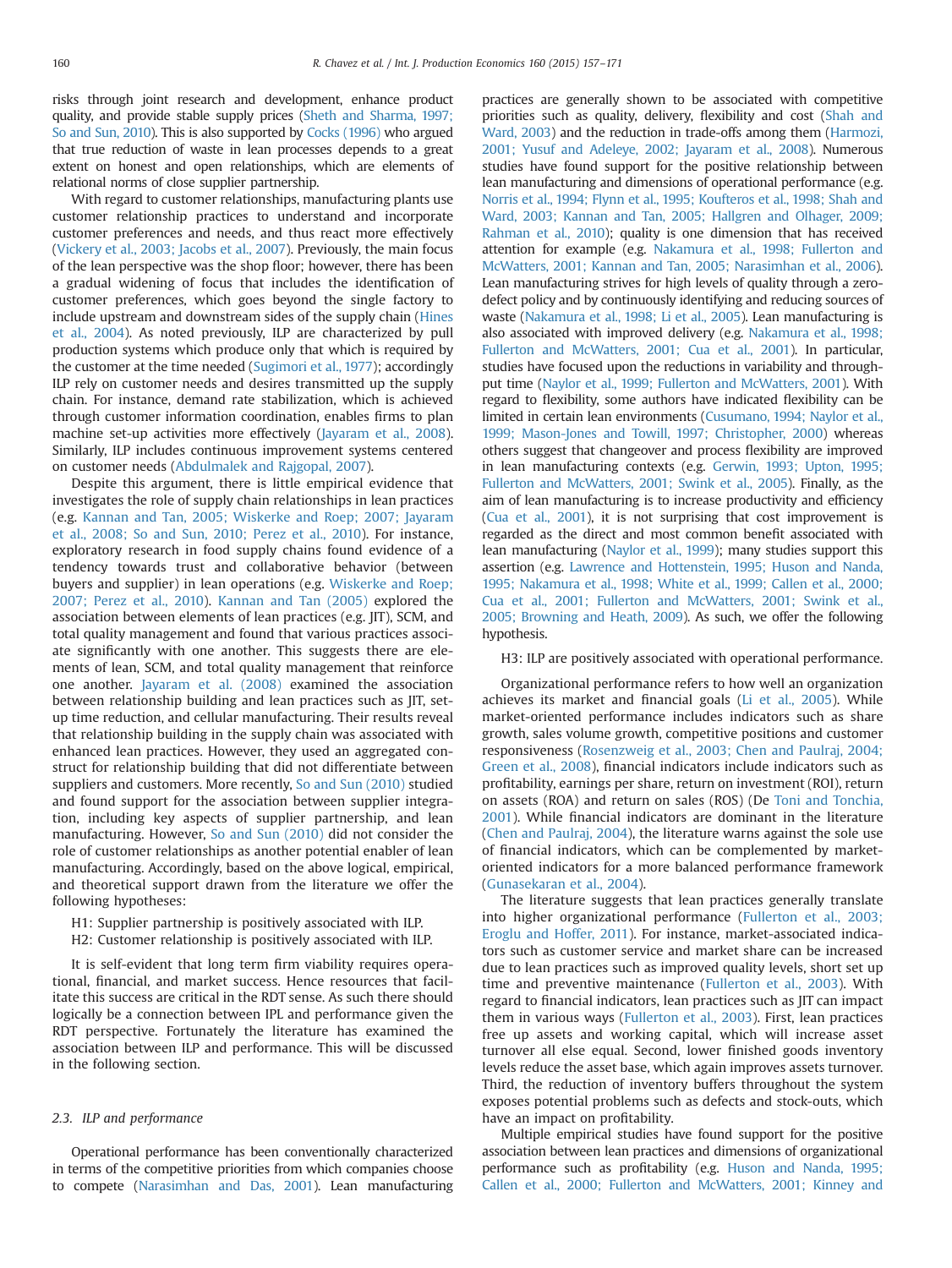[Wempe, 2002](#page-13-0)), return on investment (e.g. [Inman and Mehra, 1993\)](#page-13-0), return on assets (e.g. [Fullerton and McWatters, 2001; Kinney and](#page-13-0) [Wempe, 2002; Eroglu and Hoffer, 2011](#page-12-0)), return on sales (e.g. [Fullerton and McWatters, 2001; Eroglu and Hoffer, 2011](#page-12-0)), earnings per share (e.g. [Huson and Nanda, 1995\)](#page-12-0), and market-oriented indicators such as market share (e.g. [Inman and Mehra, 1993;](#page-13-0) [Norris et al., 1994\)](#page-13-0). Based on the findings reported in the above literature, the relationship between ILP and organizational performance is expected to be positive and significant. Accordingly, it is hypothesized that:

H4: ILP are positively associated with organizational performance.

## 2.4. Contingency theory, ILP and TT

While several studies have found support for the positive association between lean manufacturing and operational performance, there are several others that fail to find total support (e.g. [Sakakibara et al., 1997; Callen et al., 2000; Swink et al., 2005\)](#page-13-0). For instance, [Sakakibara et al. \(1997\)](#page-13-0) found no support for a relationship between ILP practices, such as set up time reduction and Kanban systems, and operational performance. Similarly, [Callen](#page-12-0) [et al. \(2000\)](#page-12-0) found that not all lean dimensions appeared to be associated with operational performance improvement when comparing JIT plants. For instance, JIT plants that claimed to be more successful at controlling lean-related process quality tended to have higher total costs. Similarly, [Swink et al. \(2005\)](#page-13-0) found that ILP such as process quality management and JIT are not significantly associated with all operational performance dimensions. This lack of consistency in the results may be attributed to the complexity of the link between manufacturing practices and performance, which is not fully understood [\(Skinner, 1969;](#page-13-0) [Swink et al. 2005](#page-13-0)).

Similarly, some studies also fail to significantly connect ILP to organizational performance (e.g. [Balakrishnan et al., 1996;](#page-12-0) [Fullerton et al., 2003; Kannan and Tan, 2005; Jayaram et al.,](#page-13-0) [2008; Cannon, 2008](#page-12-0)). For instance, comparing JIT adopter and non-adopters, [Balakrishnan et al. \(1996\)](#page-12-0) could not find support for the adoption of JIT practices and improved ROA. Similarly, [Jayaram](#page-13-0) [et al. \(2008\)](#page-13-0) found that lean manufacturing showed no significant effect on financial performance (ROA, ROI and ROS). [Kannan and](#page-13-0) [Tan \(2005\)](#page-13-0) found that JIT factors such as commitment to JIT and JIT material flow were not significantly associated with organizational performance factors such as ROA, market share, competitive position and customer service. Testing the benefits of inventory leanness on financial performance (ROA, ROI and market value added of the firm), [Cannon \(2008\)](#page-12-0) did not find support for the role of inventory reduction as a robust indicator for financial performance. Moreover, [Fullerton et al. \(2003\)](#page-12-0) found that the implementation of JIT practices decreased financial indicators such as ROA, ROS and cash flow.

Given the foregoing, it is evident there are inconsistencies in the results of studies that investigate the relationship between ILP and performance. A potential explanation for this inconsistency lies in contingency theory (CT), which is based on the premise that no universal set of strategies applies to every business situation ([Lawrence and Lorsch, 1967; Ginsberg and Venkatraman, 1985\)](#page-12-0). CT indicates that organizations are not closed systems and as such are exposed to organizational and environmental factors that affect the strategy ([Hofer, 1975; Schoonhoven, 1981\)](#page-13-0). Furthermore, recognizing the contingency should improve the strategy and lead to improved performance [\(Hofer, 1975\)](#page-12-0). Therefore, a contingency framework focuses on the relationships between contingency variables, the strategy, and firm performance ([Ginsberg and](#page-12-0) [Venkatraman, 1985; Schoonhoven, 1981](#page-13-0)). In other words, a firm's performance is maximized when there is a fit or match between

an organization's structure/processes and its environment ([Flynn](#page-12-0) [et al., 2010; Wong et al., 2011](#page-14-0)). Accordingly, drawing on the contingency view, the lack of association between ILP and performance may be attributable to contextual differences ([Cua et al.,](#page-12-0) [2001; Shah and Ward, 2003; Hines et al., 2004; Browning and](#page-12-0) [Heath, 2009](#page-12-0)).

While there are empirical studies that considered contextual variables in the lean literature, they are either exploratory (e.g. [Dean and Snell, 1996; Shah and Ward, 2003; Browning and Heath,](#page-12-0) [2009\)](#page-12-0), or have used internal characteristics of the firm (e.g. plant characteristics such size) as contextual variables (e.g. [Lowe et al.,](#page-13-0) [1997; White et al., 1999; Cua et al., 2001; Shah and Ward, 2003,](#page-13-0) [Crute et al., 2003; Bayo-Moriones, et al., 2008](#page-12-0)). However, it has been suggested that the role of external contextual variables such as environmental dynamism remains comparatively unexplored in the lean literature [\(Shah and Ward, 2003\)](#page-13-0). Environmental dynamism refers to the rate of change and the degree of instability within an industry [\(Li and Simerly, 1988](#page-13-0)), which has been characterized in the literature as a multi-dimensional construct, which arises from many sources, including the rate of change in innovation, introduction of new products/services, the hostility of competitors (competitive intensity), the unpredictability of customers' behavior (customer/demand type) and technological change/turbulence [\(Lawrence and Lorsch, 1967; Miller and Friesen,](#page-13-0) [1983; Miller, 1987; Fynes et al., 2005; Trkman and McCormack,](#page-14-0) [2009\)](#page-14-0).

Recent empirical studies have considered the effect of various dimensions of environmental dynamism on lean operations (e.g. [Chavez et al., 2013; Azadegan et al., 2013\)](#page-12-0); however, technological turbulence (TT), as an important dimension ([Fynes et al., 2005;](#page-12-0) [Trkman and McCormack, 2009\)](#page-14-0), remains comparatively unexplored. TT refers to the rate of technological change over time within an industry [\(Slater and Narver, 1994; Trkman and McCormack, 2009\)](#page-14-0), and arises from rapid technological changes in products and manufacturing processes [\(Hsu and Chen, 2004; Song et al., 2005;](#page-13-0) [Kandemir et al., 2006](#page-13-0)). Organizations that work with state-of-theart technologies may be able to obtain competitive advantage through fast technological innovation ([Jaworski and Kohli \(1993\)\)](#page-13-0); however, competitive advantage is only a temporary advantage since product obsolescence occurs more quickly in these fast-pace technological environments [\(Calantone et al., 2003\)](#page-12-0).

For instance, [Azadegan et al. \(2013\)](#page-12-0) concluded that the effect of lean operations on organizational performance (i.e. ROA, ROS, earnings per share, profit, and market share) varies due to environmental dynamism. Azadegan et al. measured environmental dynamism through the rate of change in the modes of production, innovation, government regulations, consumer demographics and competition. However, hostile environments in terms of market competition and restrictive government legislation are not necessarily turbulent [\(Calantone et al., 2003](#page-12-0)) or technologically intensive ([Zhou et al., 2005\)](#page-14-0). [Chavez et al. \(2013\)](#page-12-0) found that given the level of product change, the effect of internal lean operations on operational performance is not monotonic. However, environments characterized by permanent introduction of new products are not always technologically advanced [\(Jacobs,](#page-13-0) [2007\)](#page-13-0); instead new products often use simpler technologies or new ideas of business operations ([Zhou et al., 2005](#page-14-0)). Therefore, as dynamic environments are not only those in which competition, rates of new product introduction, and demand variability are high but also technological change is high [\(Miller, 1987; Calantone et al.,](#page-12-0) [2003\)](#page-12-0), it is important to study the role of TT to better complement the understating of environmental dynamism in the lean literature and the results of recent empirical work.

Conceptual studies have generally posited that environments characterized by high technological change can have an effect on the benefits of lean operations, e.g. JIT and waste reduction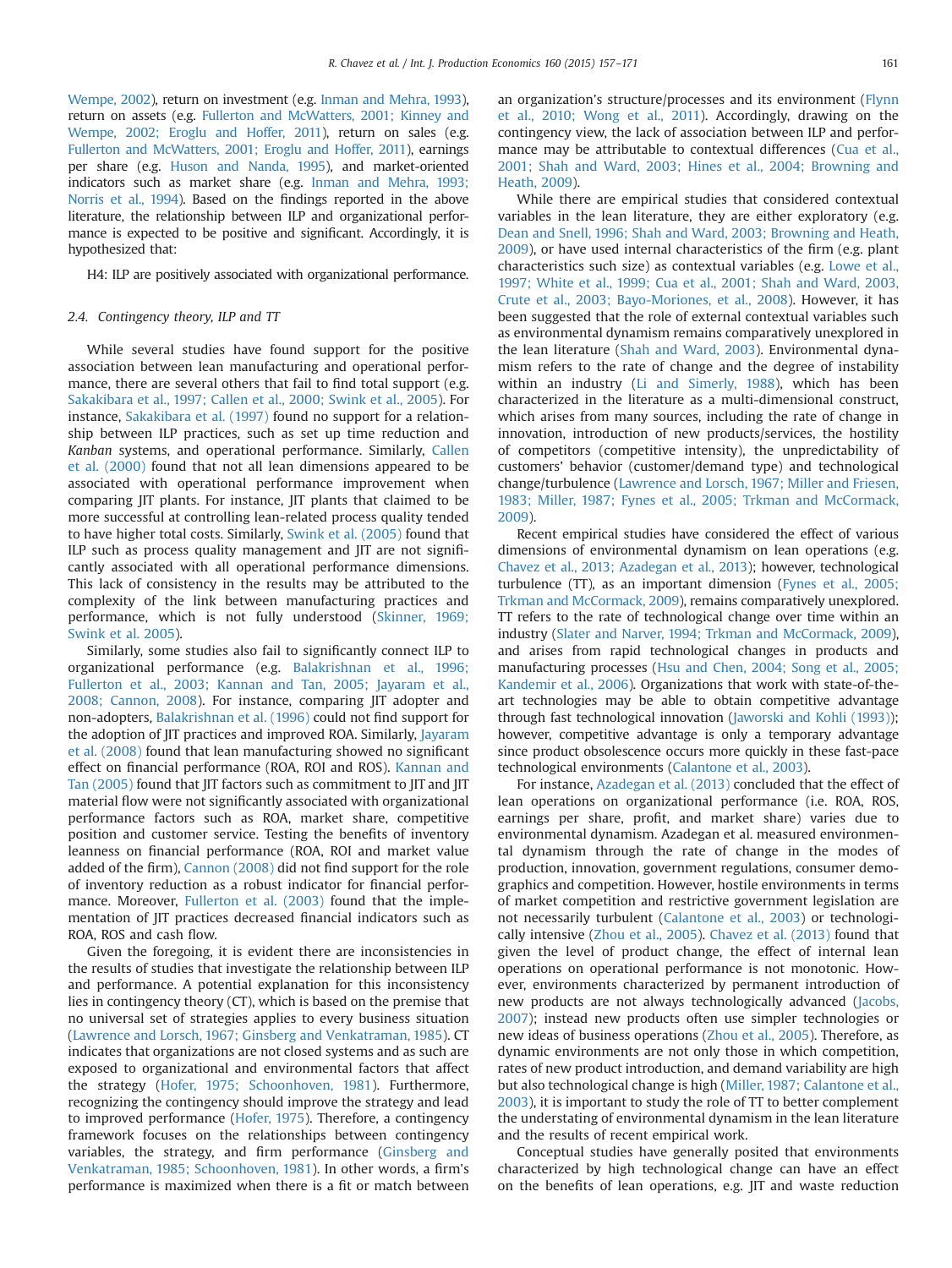([Cusumano, 1994; Christopher, 2000; Christopher and Towill,](#page-12-0) [2001; Hines et al., 2004](#page-12-0)). For example, [Christopher \(2000\)](#page-12-0) indicates that the benefits obtained from the lean thinking such as meeting the customer's requirements and quality specifications are more evident internally at a factory level, but when characteristics of the external environment are considered, namely turbulence and volatility, lean practices could be limiting. Turbulence often creates considerable change, uncertainty, and unpredictability [\(Calantone et al., 2003](#page-12-0)) which are not always compatible with lean practices such as machine set-up time reductions that require low variability and repetitive processes [\(Jayaram et al., 2008](#page-13-0)). Lean management strives for zero defects through continuous improvement programmes [\(Womack and Jones, 1994](#page-14-0)); however, techbased products often require radical improvement rather than continuous and incremental change ([Zhou et al., 2005](#page-14-0)). Lean management is based on pull-production systems and thus a market-oriented philosophy, which only produces products demanded by the customer [\(Sugimori et al., 1977](#page-13-0)). However, technological orientation reflects the push-production philosophy or "technological push", which is based on technological superiority, creativity and invention rather than ideas that better satisfy the customer [\(Zhou et al., 2005\)](#page-14-0). Despite the relevance of synchronization of tasks between supply chains partners for lean practices such as JIT ([Wu, 2003\)](#page-14-0), studies show that strong supply chain relationships do not necessarily contribute to performance in technological turbulent environments ([Fynes et al., 2005\)](#page-12-0). In this respect, firms can take advantage of technological change to alter the architecture of their supply chains ([Zhou et al., 2005\)](#page-14-0) from lean operations to flexible operations [\(Fisher, 1997](#page-12-0)).

On the empirical front, there is some case-based evidence that certain industries characterized by TT such as the computer, electronics, media, and telecommunications industries [\(Calantone, et al.,](#page-12-0) [2003; Taj, 2008](#page-14-0)) can influence the effectiveness of lean operations on performance aspects (e.g. [Naylor et al.1999; Mason-Jones et al.,](#page-13-0) [2000; Yusuf and Adeleye, 2002; Eroglu and Hoffer, 2011\)](#page-12-0). Using a case study of the personal computer industry, [Naylor et al. \(1999\)](#page-13-0) and [Mason-Jones et al. \(2000\)](#page-13-0) found that the sole use of lean operations (such as the elimination of inventory) can be counterproductive to performance improvement, e.g. continual reliable delivery of products, and it should be complemented by more agile manufacturing operations. This combination of strategies helped in avoiding rapid obsolescence of products and achieving bottom-line benefits. Using multiple industries, [Yusuf and Adeleye \(2002\)](#page-14-0) found that lean manufacturing may not improve organizational performance, e.g. market share, sales turnover, and net profit, in environments characterized by rapid change in manufacturing technology; however, their use of a single measure for change in manufacturing technology might not have captured the construct accurately. Conversely, investigating the implementation of lean manufacturing across multiple Chinese industries, [Taj \(2008\)](#page-14-0) found that the relationship between ILP and performance can be positive even in industries characterized by TT. Taj found that plants in high-tech industries can not only be leaders in the implementation of lean practices, such as process layout and handling, but also excel through on-time delivery, flexibility, and quality aspects. This evidence points to the need for further empirical research to verify the negative effect of TT on the lean – performance relationship. More recently, [Eroglu and Hoffer \(2011\)](#page-12-0) found that the effect of lean practices such as inventory reduction on financial performance, e.g. ROA and ROS, may vary due to industry-specific characteristics. However, a limitation of their study was that it did not study the specific effect of this characteristic on the lean-performance link. As such they urged future studies to investigate the appropriateness of lean operations under different industry-level factors such as technological change in products. Although the above empirical evidence has significantly furthered our understanding of lean operations in technology-intensive environments, the literature lacks empirical studies that specifically address the effect of TT, as an important dimension of environmental uncertainty, on the lean-performance link. Accordingly, considering the above literature review and drawing upon the contingency perspective we argue that:

H5: Technological turbulence negatively moderates the relationship between internal lean practices and operational performance.

H6: Technological turbulence negatively moderates the relationship between internal lean practices and organizational performance.

The research model is presented in Fig. 1.

## 3. Research methodology

## 3.1. Sampling and data collection

The data was collected through a postal survey, and the mailing list was obtained from Kompass Ireland, one of Ireland's most accurate and up-to-date national and international business databases. Our main population was the top 2500 companies (turnover, profitability, and size) in the Republic of Ireland. Only manufacturing

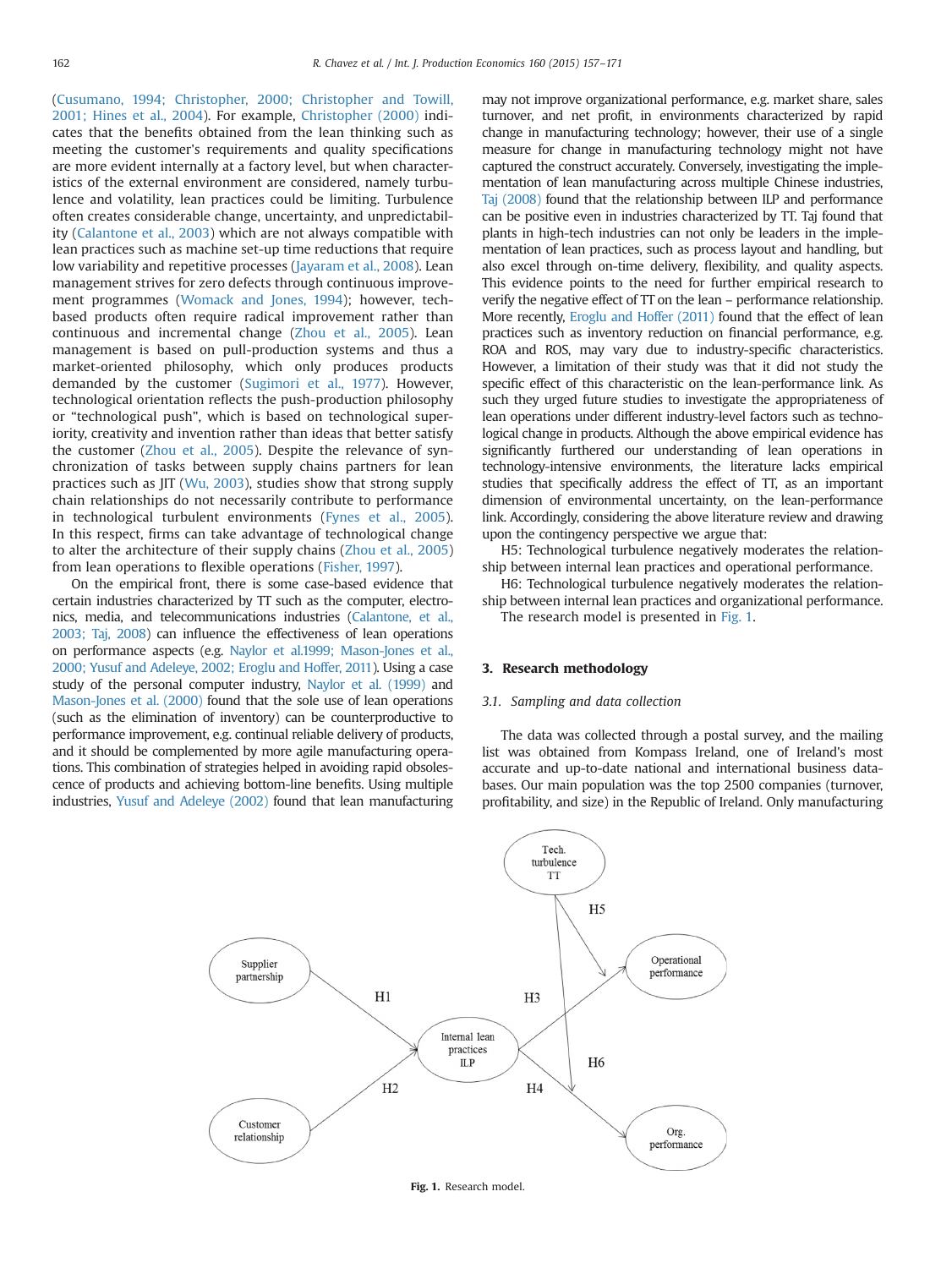companies were selected since the different activities incorporated in the survey focused on manufacturing practices. This excluded from the sampling frame other sectors not directly involved in the visible transformation of products such as primary extraction, agriculture, forestry, fishing and services. An initial listing of 705 manufacturing companies were selected; however, some companies had gone into liquidation or moved to Eastern Europe or China, and thus were excluded from the sample. This resulted in a final sampling frame of 655 manufacturing companies. An important reason for focusing on manufacturing firms in the Republic of Ireland is that there has been a growing trend to outsource labor intensive activities to lower cost countries due to Ireland's high cost basis [\(Huber and Sweeney, 2007\)](#page-12-0). This justifies the need for an efficient use of resources, and thus the use of lean manufacturing can secure savings across the supply chain [\(Cua et al., 2001](#page-12-0)).

To ensure the accuracy and completeness of the responses, managers in relevant areas such as supply chain and operations management were identified in each company as the key informants of this study ([Malhotra and Grover, 1998\)](#page-13-0). In order to increase the response rate, each respondent was contacted by telephone and email to obtain his or her consent to participate in the study [\(Ward et al., 1998; Dillman, 2000](#page-12-0)). Further, a benchmark score of each company's practices and performance relative to their industry sector was offered as an incentive. A copy of the questionnaire was finally sent to the production plant of each company as the unit of analysis. After three follow-up contacts, a total of 236 questionnaires were received, 228 of which were usable. This gives an overall response rate of 36%, which is above the minimums considered to be satisfactory in this type of surveybased studies ([Malhotra and Grover, 1998; Frohlich, 2002](#page-12-0)). Table 1 provides details of the sample characteristics.

## 3.2. Non-response bias and common-method bias

To examine possible non-repose bias and the generalizability of findings to the population ([Miller and Smith, 1983](#page-13-0)), we compared the early and late responses following the approach suggested by [Armstrong and Overton \(1977\)](#page-12-0). Five items used in the questionnaire were randomly selected to compare the first and last 20 returned questionnaires using the chi-square test. All the significance values of the selected items were above 0.01, which implies

#### Table 1

Demographics of the simple.

|                          | <b>Sample</b><br>(%) |                                     | Sample<br>$(\%)$ |
|--------------------------|----------------------|-------------------------------------|------------------|
| Respondent's job title   |                      | <b>Industry sector</b>              |                  |
| Production manager       | 32.6                 | Manufacturing of food               | 16.8             |
| Operations manager       | 25.0                 | Machinery                           | 12.8             |
| Supply chain manager     | 18.4                 | Pharmaceuticals                     | 12.0             |
| General Manager/Director | 17.0                 | Electronics                         | 10.2             |
| Other managerial areas   | 7.0                  | Medical devices                     | 9.7              |
| No. of Employees         |                      | <b>Plastics</b>                     | 8.4              |
| Under 100                | 441                  | Chemicals                           | 7.5              |
| $100 - 299$              | 33.9                 | <b>Fabricated</b> metal<br>products | 7.1              |
| 300-499                  | 8.3                  | Motor vehicles and parts            | 4.4              |
| $500+$                   | 13.7                 | Wood/products of wood               | 4.0              |
| Majority ownership       |                      | Basic metals and other<br>minerals  | 3.5              |
| Irish                    | 43.0                 | Textiles and apparel                | 1.8              |
| <b>USA</b>               | 29.0                 | Pulp, paper and paper<br>products   | 1.8              |
| Rest of Europe           | 17.9                 |                                     |                  |
| UK                       | 5.4                  |                                     |                  |
| Other countries          | 4.7                  |                                     |                  |

an absence of non-response bias. Common-method bias has been regarded as another concern since the data for this study were obtained from single respondents [\(Podsakoff et al., 2003](#page-13-0)). Some statistical techniques can be employed to identify the potential effects of common-method bias such as Harmans single factor (one-factor) test [\(Boyer and Hult, 2005; Podsakoff et al., 2003\)](#page-13-0). Following this approach, all the variables were loaded into an exploratory factor analysis (EFA). The results of EFA show seven distinct factors with eigenvalues above 1.0, explaining 60.09% of total variance. The first factor explained 25% of the variance, which is not majority of the total variance. The corresponding results indicate that common method bias is not a threat in this study. As a second test of common method bias, confirmatory factor analysis (CFA) was applied to Harman's single-factor model ([Flynn](#page-12-0) [et al., 2010; Podsakoff et al., 2003\)](#page-13-0). The model fit indices of  $\chi^2$ /df  $(1379.53/405) = 3.4$ , RMSEA = 0.103, RMR = 0.085, NNFI = 0.80,  $CFI = 0.83$  and  $IFI = 0.83$  were outside the recommended values and significantly worse than those of the measurement model. This suggests that a single factor model is not acceptable and that common method bias is unlikely. To further assess common method bias, a latent factor representing a common method was added to the measurement model, which is the strongest test of common method bias ([MacKenzie, et al., 1993; Podsakoff et al.,](#page-13-0) [2003; Zhao et al., 2011](#page-14-0)). The resulting fits were not significantly different from those of the measurement model  $(\chi^2/df=1.94 \text{ vs.})$ 1.60 for the model with the common method factor,  $RMSEA = 0.06$ vs. 0.05; RMR=0.05 vs. 0.04, NNFI=0.93 vs. 0.95, CFI=0.94 vs. 0.96 and IFI $=$ 0.94 vs. 0.96). Also, the item loadings for their factors are still significant in spite of the inclusion of a common latent factor. Therefore, we conclude that common method bias is not an issue in this study.

## 3.3. Measure validation and reliability

The validation process for the survey instruments was completed in three steps: content validity, construct validity and reliability ([Carmines and Zeller, 1979](#page-12-0)' O'[Leary-Kelly and Vokurka,](#page-13-0) [1998; Zhou and Benton, 2007](#page-14-0)). For content validity a draft questionnaire was pre-tested and timed with a panel of academic experts in the area such as operations management and SCM. As practitioners, executive MBA students were contacted and sent a copy of the modified draft-questionnaire. These practitioners held managerial positions in various industry sectors, and thus it was expected that they were knowledgeable and able provide expert feedback for further improvement. Following their suggestions, the questionnaire's layout and wording were modified and pilot-tested with the target population to verify its suitability for this group. For this, a total of thirty questionnaires were sent to randomly selected companies in our sampling frame and 10 were returned. Terminology was again adapted to better suit the target population. For instance, target respondents suggested that the term "Pull" in one of the ILP items should be changed to "our firm produces only what is demanded by customers when needed (e.g. JIT)", since the term "Pull" was not very clear for some of the respondents. Apart from these changes, no difficulty in completing the questionnaire was reported.

Construct validity was established through convergent validity and unidimensionality of the constructs. Convergent validity was assessed through CFA using Lisrel 9.1. Convergent validity refers to the degree to which individual items in the questionnaire measure the same underlying construct, which can be evaluated through analyzing whether the items' standardized coefficient are statistically significant and greater than twice its standard error ([Anderson and Gerbing, 1988](#page-12-0)). As shown in [Table 2,](#page-7-0) all indicators in their respective constructs have statistically significant  $(p < 0.001)$  factor loadings greater than twice its standard errors.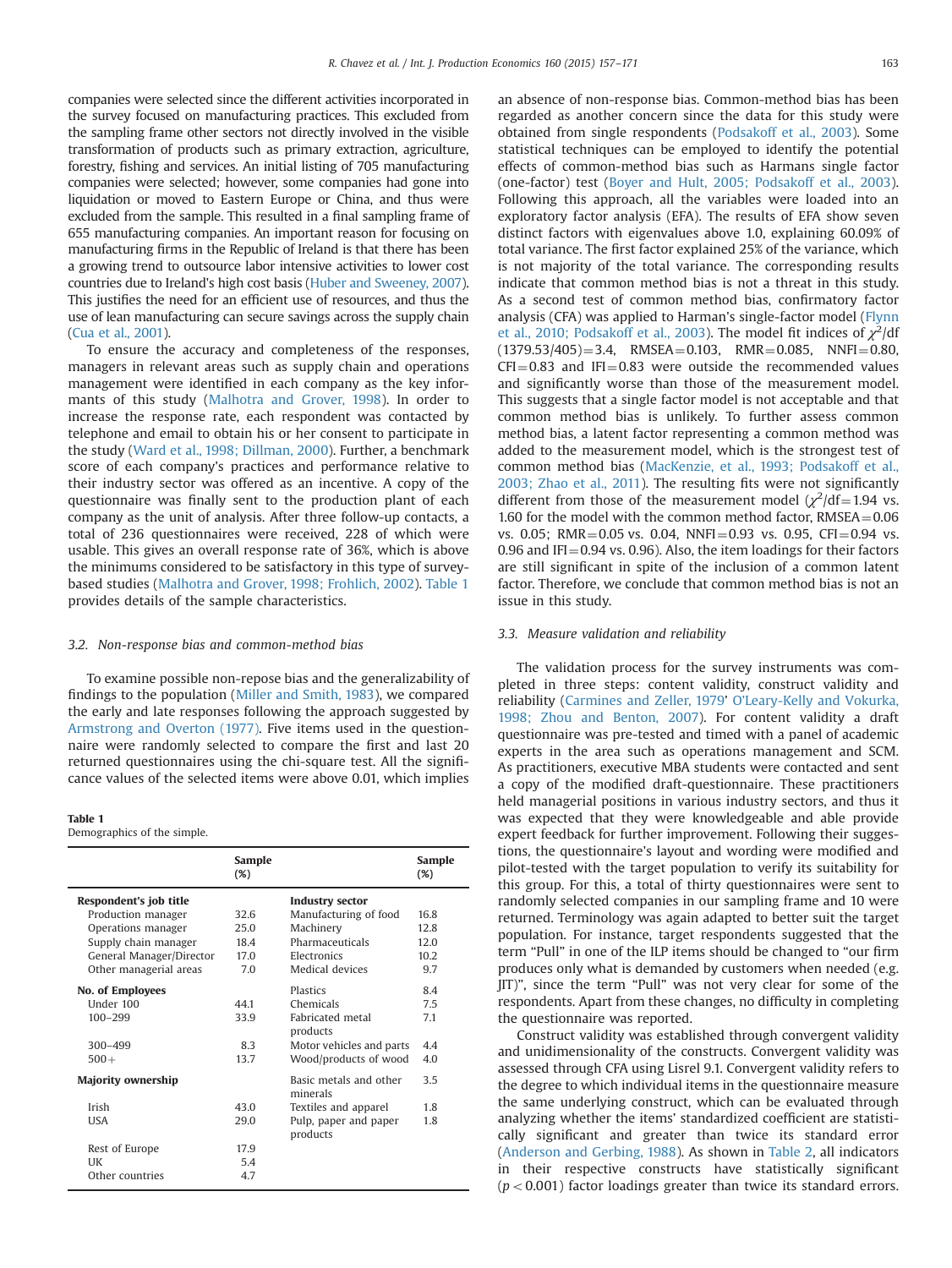| <b>Construct</b>                                                                                                                                            | Mean                                               | S.D.                                               |                                                                                                            |                                                                                      |                                                         |                          |       |
|-------------------------------------------------------------------------------------------------------------------------------------------------------------|----------------------------------------------------|----------------------------------------------------|------------------------------------------------------------------------------------------------------------|--------------------------------------------------------------------------------------|---------------------------------------------------------|--------------------------|-------|
| 1. Supplier partnership<br>2. Customer relationship<br>3. ILP<br>4. Operational performance<br>5. Organizational performance<br>6. Technological turbulence | 2.358<br>2.001<br>1.861<br>2.374<br>2.508<br>2.668 | 0.658<br>0.568<br>0.637<br>0.548<br>0.617<br>0.738 | 0.328 <sup>b</sup><br>0.315 <sup>b</sup><br>0.266 <sup>b</sup><br>0.290 <sup>b</sup><br>0.132 <sup>a</sup> | 0.372 <sup>b</sup><br>0.368 <sup>b</sup><br>0.340 <sup>b</sup><br>0.214 <sup>b</sup> | $0.349^{b}$<br>0.279 <sup>b</sup><br>0.195 <sup>b</sup> | $0.501^{\circ}$<br>0.109 | 0.082 |

<span id="page-7-0"></span>Table 2 Inter-factor correlations.

<sup>a</sup> Sign. at the 0.05 level.

**b** Sign. at the 0.01 level.

Furthermore, factor loadings are greater than 0.50, which indicate convergent validity of the theoretical constructs [\(Anderson and](#page-12-0) [Gerbing, 1988](#page-12-0)). CFA also allows examining the measurement model adequacy. The overall fit for the measurement model was good: of  $\chi^2$ /df (746.31/390) = 1.913 and RMSEA = 0.063. An RMSEA between 0 and 0.05 indicates a good fit, and between 0.05 and 0.08 is acceptable [\(Hu and Bentler, 1999](#page-12-0); [Shin et al.](#page-13-0), 2000; [Byrne,](#page-12-0) [2001;](#page-12-0) [Hair et al., 2006](#page-12-0)). Table 2 reports all other relevant measures  $(RMR = 0.051; NNFI = 0.930; CFI = 0.937; IFI = 0.938)$ , which are also within an acceptable range [\(Kline, 2005; Hooper et al., 2008\)](#page-12-0).

Discriminant validity measures the extent to which individual items intended to measure one latent construct do not at the same time measure a different latent variable ([DeVellis, 2003](#page-12-0)). Discriminant validity was tested through inter-factor correlations ([Anderson and Gerbing, 1988\)](#page-12-0). Although it is expected some degree of correlation, a very strong correlation between factors indicates that they are measuring the same construct ([Anderson et](#page-12-0) [al., 2002](#page-12-0)). [Table 3](#page-8-0) shows that discriminant validity is present ([Anderson and Gerbing, 1988](#page-12-0)). In order to estimate reliability, the Cronbach's  $\alpha$  coefficient was used, as it is a common method for assessing reliability in the empirical literature ([Carmines and](#page-12-0) [Zeller, 1979](#page-12-0)). As shown in Table 2, all the scales show  $\alpha$  values above 0.7, which indicates that the scales are reliable for further analysis [\(Nunnally, 1978\)](#page-13-0).

## 3.4. Measures

Supplier partnership was measured using a four-item scale, based on items developed by [Li et al. \(2006\).](#page-13-0) The scale included questions on continuous improvement programmes for key suppliers and their involvement in planning activities and new product development programmes. Customer relationship was measured with scales based on [Li et al. \(2006\)](#page-13-0), and included five questions on customer interaction, information sharing and the evaluation of customer expectations and changing needs. ILP scales are based on those developed by [Li et al. \(2005\),](#page-13-0) and included questions on the implementation of JIT and process setup time reduction. Some original items displayed low factor loadings and were deleted from the analysis to ensure the quality of the measures (See [Appendix section](#page-11-0)). For instance, the following items were deleted from the ILP construct: (1) our firm has continuous quality improvement programs, (2) our firm seldom pushes suppliers for shorter lead-time (order entry to shipment), and 3) our firm streamlines ordering, receiving and other paper work. With regard to the first deleted item, its poor loading may be explained by firms that attempt to implement particular (rather than all) elements of lean since it has been suggested that some elements of lean are simpler to implement and provide quick returns. However other core elements of lean, such as quality require more time and commitment but provide greater benefits in the long run ([McLachlin, 1997](#page-13-0)). Deleted ILP items 2 and 3 focused on lean operations with suppliers/buyers, and thus have an external orientation. A possible explanation of their poor

loading is that the major focus of lean manufacturing is still the shop floor, and thus the internal plant-level operations [\(Hines](#page-12-0) [et al., 2004](#page-12-0)). According to Hines et al., external lean integrative approaches are relatively recent and companies need to rely more on external lean efforts for competitive advantage. Although from a theoretical perspective the deleted items were important for the constructs, the removal was based entirely on standard statistical conventions. Technological turbulence (TT) was measured with scales based on [Jaworski and Kohli \(1993\)](#page-13-0), and included questions on technological change (industry and product). The above scales items asked respondents to evaluate the extent to which they agree or disagree with respect to their business using a five-point Likert scale (being  $1 =$ strongly agree and  $5 =$ strongly disagree). Operational performance was measured by scales developed by [Ward et al. \(1998\)](#page-14-0), who focused on a production line, and thus on internal operational performance measures. We included scales addressing four internal operational performance dimensions: quality, delivery, flexibility and cost. Organizational performance was measured using a seven-item scale developed by [Li et al.](#page-13-0) [\(2006\)](#page-13-0), and included questions on market share, ROI, profitability and overall competitive position. The latter scales asked respondents to evaluate how their firm compares to their major industrial competitor using a five-point Likert scale (being  $1 =$  superior and  $5 =$  poor or low end of the industry). It has been suggested that firms in some industries are more likely to improve performance from the implementation of manufacturing and SCM practices (e.g. [Meijboom et al., 2007](#page-13-0)), and thus we decided to include it as a control variable. Two dummy variables were used to control for the impact of different industries (pharmaceuticals and electronics).

## 4. Data analysis and results

The hypothesized relationships between the various constructs were analyzed using structural equation modeling (SEM). SEM estimates were generated through Lisrel 9.1 with maximum likelihood estimation method. [Table 4](#page-8-0) indicates the goodness of fit for our model:  $\chi^2$ /df (674.61/364) = 1.853, RMSEA = 0.061,  $RMR = 0.047$ ,  $NNFI = 0.934$ ,  $CFI = 0.941$  and  $IFI = 0.941$ . These fit indices suggest a good overall fit of the structural model ([Hu and](#page-12-0) [Bentler, 1999](#page-12-0); [Shin et al.](#page-13-0), 2000; [Byrne, 2001](#page-12-0); [Hair et al., 2006\)](#page-12-0). [Table 4](#page-8-0) shows the results of hypotheses tests 1–4 SEM. First, there are statistically significant positive relationships between supplier partnership and ILP, and between customer relationship and ILP, which lends supports for H1 and H2. Second, there are significant and positive relationships between ILP and operational performance, and between ILP and organizational performance. Thus, H3 and H4 are supported. We also found that our control variable: industry type, through the pharmaceuticals and electronics industry, had no significant impact on operational performance and organizational performance.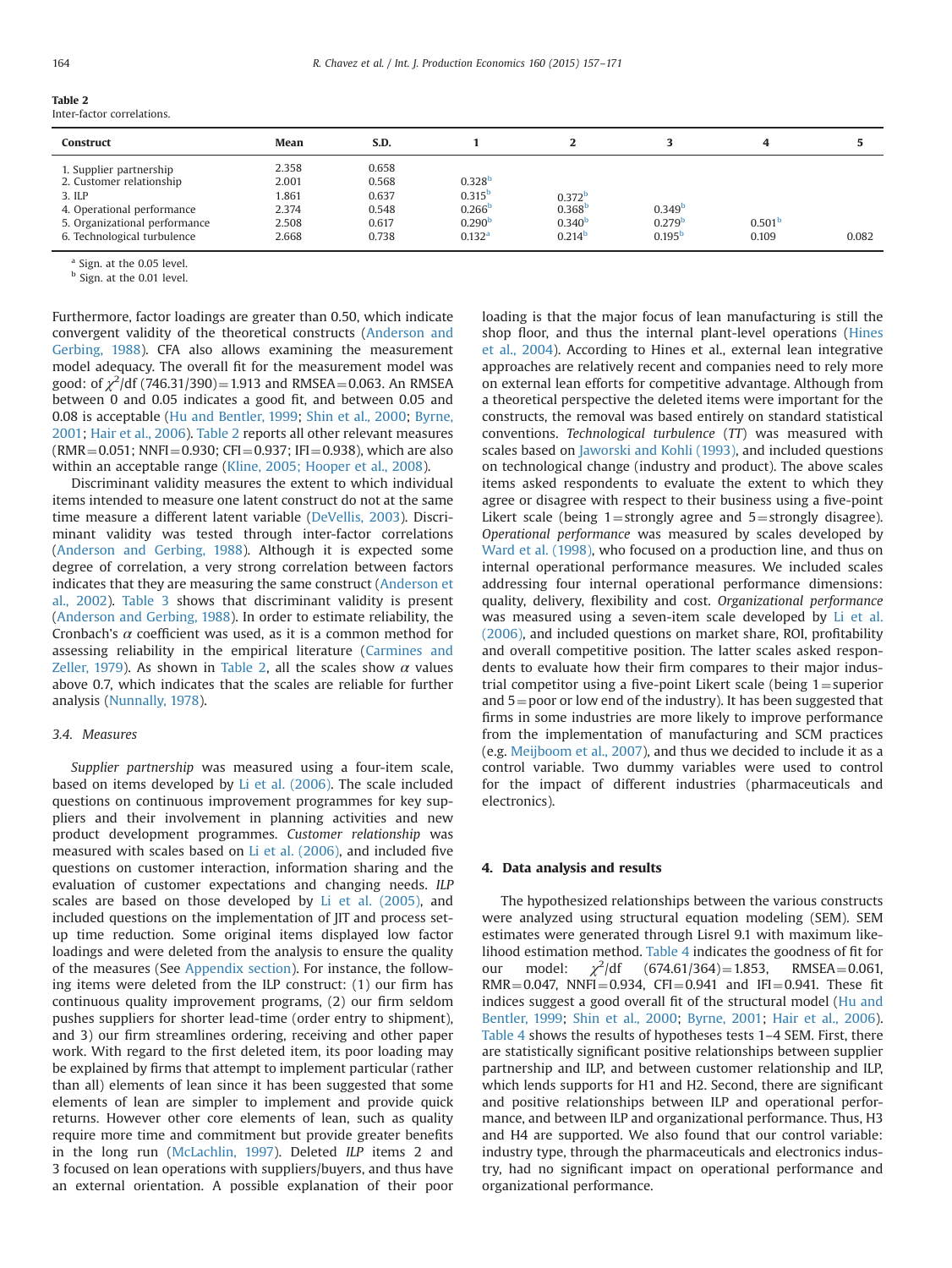## <span id="page-8-0"></span>Table 3

Construct measurements.

| <b>Constructs</b>                                                                                    | <b>Standardised loading</b> | t-value | <b>Standard error</b> |
|------------------------------------------------------------------------------------------------------|-----------------------------|---------|-----------------------|
| Supplier partnership( $\alpha$ =0.756)                                                               |                             |         |                       |
| We have helped our suppliers to improve their product quality                                        | 0.60                        | 8.84    | 0.04                  |
| We have continuous improvement programmes that include our key suppliers                             | 0.70                        | 10.69   | 0.06                  |
| We include our key suppliers in our planning and goal-setting activities                             | 0.75                        | 11.47   | 0.06                  |
| We actively involve our key suppliers in new product development processes                           | 0.62                        | 9.29    | 0.06                  |
| Customer relationship ( $\alpha$ =0.751)                                                             |                             |         |                       |
| We frequently interact with customers to set reliability, responsiveness, and other standards for us | 0.65                        | 9.87    | 0.05                  |
| We frequently measure and evaluate customer satisfaction                                             | 0.67                        | 10.15   | 0.05                  |
| We frequently determine future customer expectations                                                 | 0.59                        | 8.79    | 0.05                  |
| We inform customers in advance of changing needs                                                     | 0.70                        | 10.72   | 0.04                  |
| Customers share proprietary information with us                                                      | 0.50                        | 7.27    | 0.06                  |
| ILP $(\alpha = 0.721)$                                                                               |                             |         |                       |
| Our firm reduces process set-up time (time required to prepare or refit                              | 0.61                        | 7.86    | 0.06                  |
| equipment/workstations for production)                                                               |                             |         |                       |
| Our firm produces only what is demanded by customers when needed (e.g. JIT)                          | 0.71                        | 8.82    | 0.06                  |
| Operational performance ( $\alpha$ =0.801)                                                           |                             |         |                       |
| Production cost                                                                                      | 0.62                        | 9.62    | 0.05                  |
| Labor productivity                                                                                   | 0.52                        | 7.76    | 0.06                  |
| High product performance                                                                             | 0.59                        | 9.08    | 0.05                  |
| Ease (cost and time) to service product (well-designed product for an effective service)             | 0.60                        | 9.30    | 0.04                  |
| Ability to introduce new products into production quickly                                            | 0.55                        | 8.40    | 0.07                  |
| Ability to adjust capacity rapidly within a short time period                                        | 0.60                        | 9.30    | 0.06                  |
| Delivery on due date (ship on time)                                                                  | 0.58                        | 8.93    | 0.05                  |
| Reducing production lead time (order-entry to shipment)                                              | 0.60                        | 9.37    | 0.05                  |
| Organizational performance ( $\alpha$ =0.856)                                                        |                             |         |                       |
| Market share                                                                                         | 0.61                        | 9.68    | 0.06                  |
| Return on Investment (ROI)                                                                           | 0.67                        | 11.00   | 0.05                  |
| Growth of market share                                                                               | 0.68                        | 11.05   | 0.05                  |
| Growth of sales                                                                                      | 0.66                        | 10.65   | 0.05                  |
| Growth in ROI                                                                                        | 0.77                        | 13.26   | 0.04                  |
| Profit margin on sales                                                                               | 0.66                        | 10.71   | 0.05                  |
| Overall competitive position                                                                         | 0.77                        | 13.21   | 0.04                  |
| Technological turbulence ( $\alpha$ =0.744)                                                          |                             |         |                       |
| The technology in our industry is changing rapidly                                                   | 0.71                        | 10.58   | 0.07                  |
| Technological changes provide big opportunities in our industry                                      | 0.67                        | 9.91    | 0.06                  |
| A large number of new product ideas have been made possible through technological                    | 0.68                        | 10.09   | 0.06                  |
| breakthrough in our industry                                                                         |                             |         |                       |
| Technological development in our industry are rather minor                                           | 0.54                        | 7.71    | 0.08                  |
| Model fit statistics: $\chi^2$ /df=1.913; RMSEA=0.063; RMR=0.051; NNFI=0.930; CFI=0.937; IFI=0.938   |                             |         |                       |

Table 4

Results of hypotheses 1–4 using SEM.

| <b>Hypotheses</b>                                                                                                                                                                                                                                                                                                 | <b>Standardised coefficient</b>                                                  | t-value                      | <b>Outcome</b>                                   |
|-------------------------------------------------------------------------------------------------------------------------------------------------------------------------------------------------------------------------------------------------------------------------------------------------------------------|----------------------------------------------------------------------------------|------------------------------|--------------------------------------------------|
| Supplier partnership $\rightarrow$ ILP (H1)<br>Customer relationship $\rightarrow$ ILP (H2)<br>$ILP \rightarrow Operational performance (H3)$<br>$ILP \rightarrow Organizational performance (H4)$<br>Model fit statistics: $r^2/df = 1.853$ ; RMSEA = 0.061; RMR = 0.047; NNFI = 0.934; CFI = 0.941; IFI = 0.941 | 0.25 <sup>a</sup><br>0.51 <sup>b</sup><br>0.47 <sup>b</sup><br>0.41 <sup>b</sup> | 2.43<br>4.72<br>5.64<br>9.10 | Supported<br>Supported<br>Supported<br>Supported |

<sup>a</sup> Sign. at the 0.05 level.

<sup>b</sup> Sign. at the 0.01 level.

In order to test the moderating effect of TT on the relationship between ILP and operational performance, and between ILP and organizational performance two different models were used, one for each dependent variable; operational performance and firm performance ([Ray et al., 2005](#page-13-0)). Ordinary least square (OLS) analyses were carried out following a hierarchical process [\(Zhao](#page-14-0) [et al., 2011](#page-14-0)). In the first step, we entered our control variables and the corresponding dependent variable. In the second step, we added the independent variables: ILP and TT (the moderator variable). In the third step of the regression analysis, the interac-tion term was introduced (ILP\*TT). [Table 5](#page-9-0) presents the results of the OLS regression analyses.

Firstly, we hypothesized in H5 that TT moderates negatively the relationship between ILP and operational performance. [Table 5](#page-9-0) shows that, in the third step of the regression analysis, the interaction term was found to be significant and negative ( $\beta$  = -0.260;  $p \leq 0.01$ ), and

contributed to a significant change in the variance explained (change in:  $R^2 = 0.067$ ,  $F = 18.492$ ,  $p \le 0.01$ ). Accordingly, there is full support for H5. Secondly, we proposed that TT moderates negatively the relationship between ILP and organizational performance (H6). In the third step of the regression analysis, the two-way interaction term contributed to a change in the variance explained (change in:  $R^2$  = 0.040,  $F$  = 10.178,  $p \le 0.01$ ), with the interaction term identified as significant and negative ( $\beta$  = -0.203;  $p \leq 0.01$ ). Based on the above results, we found support for H6. As illustrated in Table 4, the first step of the regression analyses revealed that the effect of industry type, the pharmaceuticals industry and electronics industry, on both operational performance and organizational performance were not significant.

For the purpose of further interpretation, we calculated regression equations for the relationship between ILP and operational performance, and between ILP and organizational performance at high and low levels of TT. We define high and low levels of TT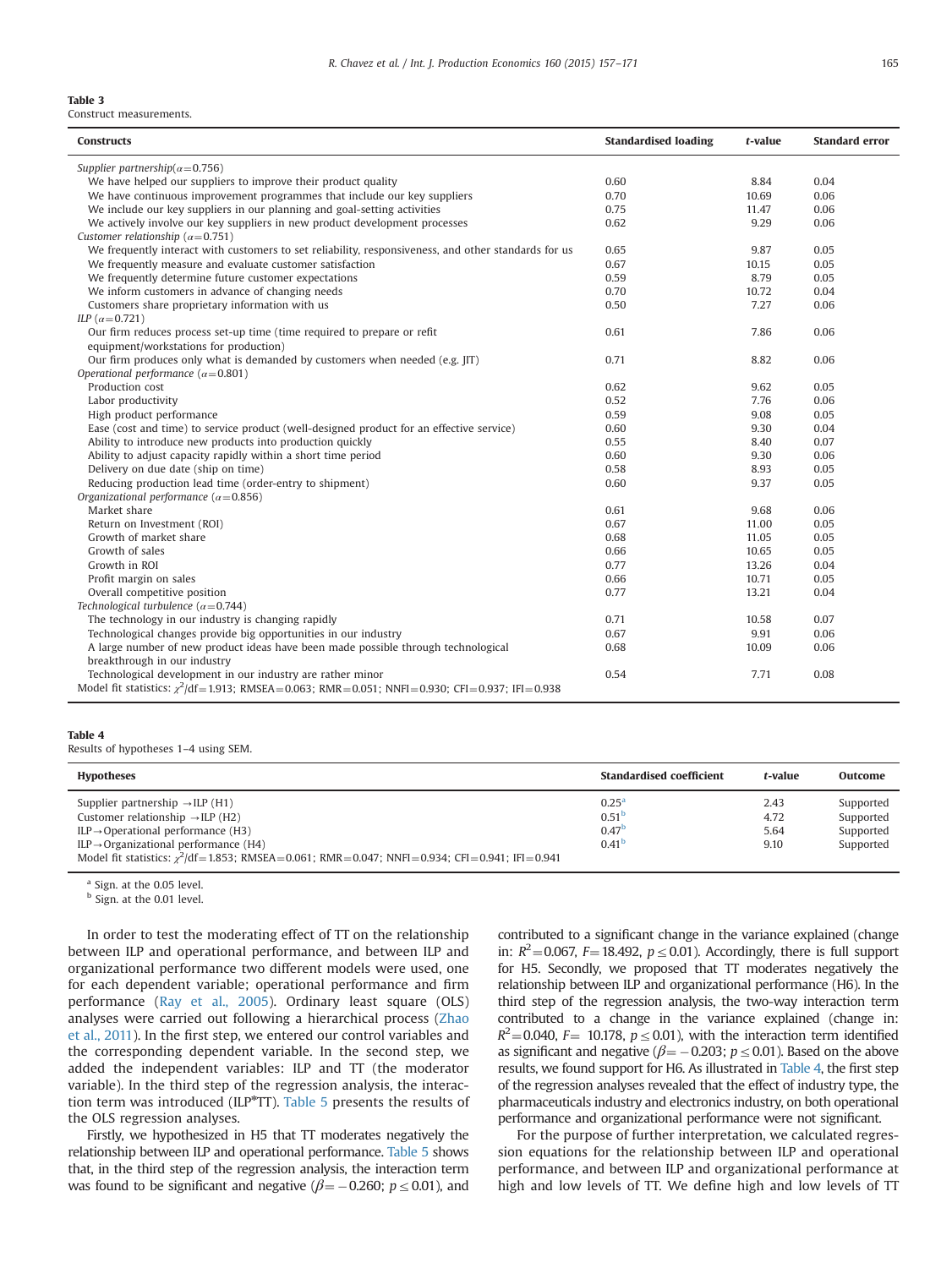## <span id="page-9-0"></span>Table 5

Results of OLS analyses.

| <b>Variables</b>               | <b>Standardised coefficients</b> |                    |                       |               |
|--------------------------------|----------------------------------|--------------------|-----------------------|---------------|
|                                | Step 1                           | Step 2             | Step 3                | Outcome       |
| Operational performance        |                                  |                    |                       |               |
| Control variables:             |                                  |                    |                       |               |
| Industry type: Pharmaceuticals | $-0.076$                         | $-0.011$           | $-0.006$              | H5: supported |
| Industry type: Electronics     | 0.083                            | 0.102              | 0.090                 |               |
| Independent variables:         |                                  |                    |                       |               |
| ILP                            |                                  | 0.340a             | 0.310 <sup>a</sup>    |               |
| Moderator: TT                  |                                  | 0.046              | 0.064                 |               |
| Interaction term: ILP*TT       |                                  |                    | $-0.260$ <sup>a</sup> |               |
| $R^2$                          | 0.014                            | 0.134              | 0.201                 |               |
| $R^2$ Change                   | $\overline{\phantom{0}}$         | 0.120              | 0.067                 |               |
| F                              | 1.622                            | 8.631              | 11.145                |               |
| F Change                       | $\overline{\phantom{0}}$         | 15.433             | 18.492 <sup>a</sup>   |               |
| Organizational performance     |                                  |                    |                       |               |
| Control variables:             |                                  |                    |                       |               |
| Industry type: Pharmaceuticals | $-0.060$                         | $-0.011$           | $-0.007$              | H6: supported |
| Industry type: Electronics     | $-0.029$                         | $-0.015$           | $-0.024$              |               |
| Independent variables:         |                                  |                    |                       |               |
| ILP                            |                                  | 0.272 <sup>a</sup> | 0.249 <sup>a</sup>    |               |
| Moderator: TT                  |                                  | 0.026              | 0.040                 |               |
| Interaction term: ILP*TT       |                                  |                    | $-0.203$ <sup>a</sup> |               |
| $R^2$                          | 0.004                            | 0.079              | 0.119                 |               |
| $R^2$ Change                   | $\overline{\phantom{0}}$         | 0.075              | 0.040                 |               |
| F                              | 0.455                            | 4.784              | 6.020                 |               |
| F Change                       | $\qquad \qquad$                  | 9.081              | 10.178 <sup>a</sup>   |               |
|                                |                                  |                    |                       |               |

<sup>a</sup> Sign. at the 0.01 level.

## Table 6

Results of OLS between low and high TT.

| <b>Variables</b>               | <b>Standardised coefficients</b> |                           |  |
|--------------------------------|----------------------------------|---------------------------|--|
|                                | <b>High TT</b> $(n=121)$         | <b>Low TT</b> $(n = 134)$ |  |
| Operational performance        |                                  |                           |  |
| Control variables:             |                                  |                           |  |
| Industry type: Pharmaceuticals | 0.194 <sup>a</sup>               | 0.126                     |  |
| Industry type: Electronics     | $-0.002$                         | 0.022                     |  |
| Independent variables:         |                                  |                           |  |
| ILP                            | $-0.027$                         | $0.224$ <sup>a</sup>      |  |
| Moderator: TT                  | $-0.093$                         | 0.101                     |  |
| Interaction term: ILP*TT       | 0.159                            | $-0.317^{\rm b}$          |  |
| Organizational performance     |                                  |                           |  |
| Control variables:             |                                  |                           |  |
| Industry type: Pharmaceuticals | 0.029                            | 0.002                     |  |
| Industry type: Electronics     | 0.069                            | $-0.007$                  |  |
| Independent variables:         |                                  |                           |  |
| ILP                            | 0.202                            | 0.174 <sup>a</sup>        |  |
| Moderator: TT                  | 0.036                            | 0.039                     |  |
| $ILP*TT$                       | $-0.065$                         | $-0.259$ <sup>a</sup>     |  |

<sup>&</sup>lt;sup>a</sup> Sign. at the 0.05 level.

<sup>b</sup> Sign. at the 0.01 level.

dividing the dataset into two subgroups using the median of TT as the dividing criteria. Table 6 shows that under low TT, ILP are significantly associated with operational performance ( $\beta$ =0.224,  $p \leq 0.05$ ), but no significance was reported when TT is high  $(\beta = -0.027, \text{ ns})$ . Similarly, results shows that ILP are only significantly associated with organizational performance when TT is low ( $\beta$  =0.174,  $p \le 0.05$ ) than when TT is high ( $\beta$ =0.202, ns). These results are also illustrated by the plots of the two-way interaction effects [\(Aiken and West, 1991](#page-12-0)) in Figs. 2 and 3, which show that ILP have only a positive impact on operational performance and organizational performance when TT is low. We discuss these results in the following pages.



Fig. 2. ILP and operational performance in low/high TT environments.



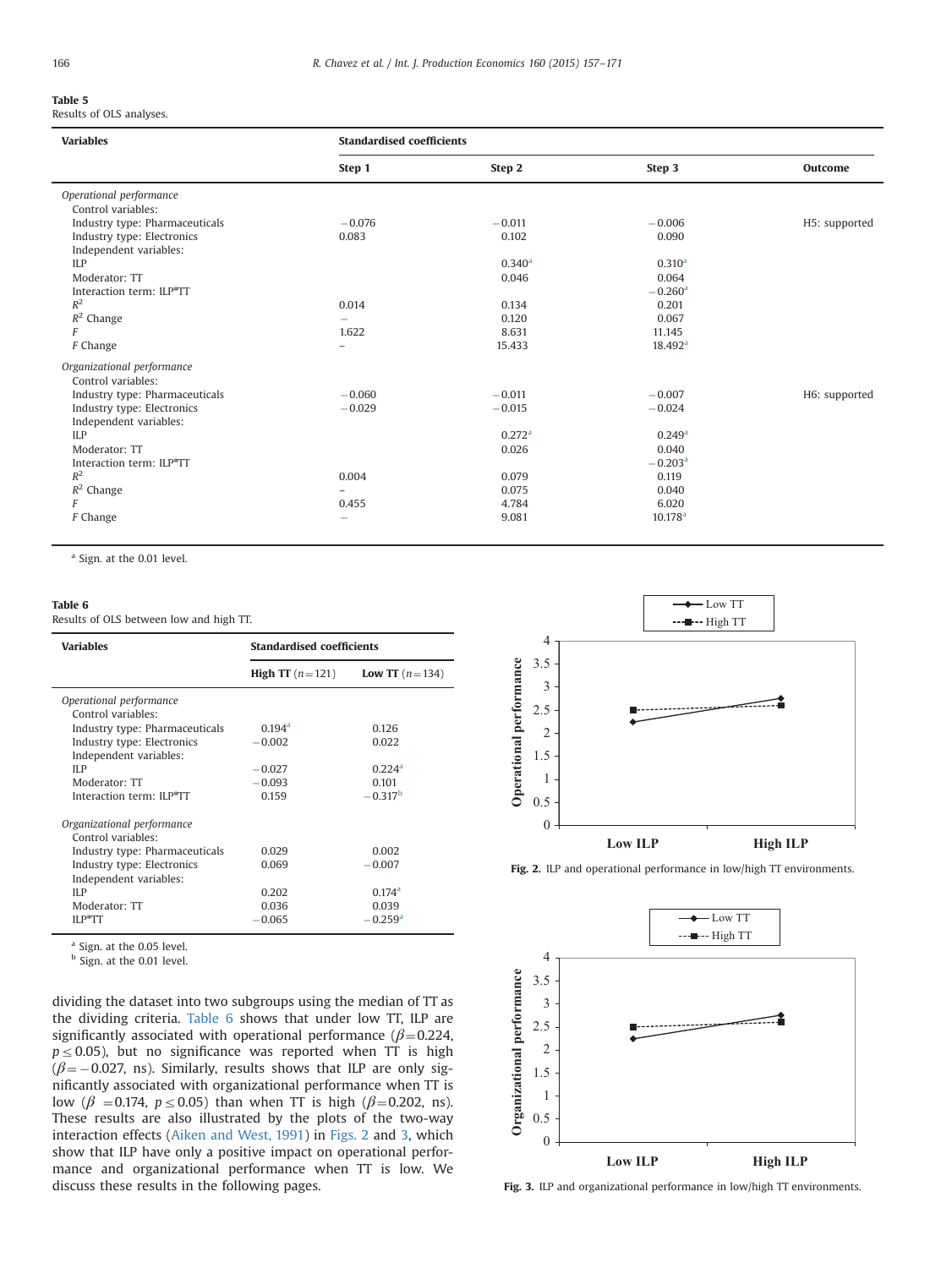## 5. Discussion

The first objective of this study was to empirically test the positive effect of both supplier partnership and customer relationship on ILP. The results supported the hypothesis of a positive relationship, providing insights into the strategic role of relationship building in the supply chain for ILP. Secondly, by investigating the effect of ILP on both operational performance and organizational performance this study clarifies inconclusive findings on the lean-performance link. The third objective of this study was to identify the moderating effect of TT on the lean-performance link. The results support hypothesized relationships thus providing valuable insight into the role of contextual factors such as TT for ILP implementation. An outcome of this test is the revelation of the differential impact of TT on operations and organizational performance. Further, the findings contribute to the advancement of RDT and CT perspectives in lean manufacturing. The significance of these contributions will be discussed in the following paragraphs.

## 5.1. Theoretical implications

Despite the importance of close coordination and synchronization with suppliers and customers for lean manufacturing [\(Wu,](#page-14-0) [2003\)](#page-14-0), few empirical studies have investigated the association between these constructs [\(Jayaram et al., 2008](#page-13-0)). Therefore, this study extends and complements existing studies by testing an integrated model that includes both supplier partnership and customer relationship, and provides strong confirmation of their positive association with ILP. Further, the findings are consistent with the expectations of RDT, which assert that firms will attempt to engage in inter-organizational relationships to obtain access to unique and valuable resources [\(Pfeffer and Salancik, 1978](#page-13-0)). Cooperation and coordination between buyers and suppliers are associated with relational aspects such as information sharing, which are a preliminary step for lean manufacturing practices ([Hand](#page-12-0)field, [1993; Buvik and Halskau, 2001\)](#page-12-0). Specifically, critical external resources, e.g. commitment of support between the parties involved, sharing of strategic information on future planning, goals and NPD, and sharing of customer satisfaction and future expectations, are associated with cooperation efforts in the supply chain. These cooperation efforts are in turn central aspects for the implementation of lean manufacturing practices such as JIT, which require higher levels of process synchronization (Handfi[eld, 1993\)](#page-12-0). Overall, the findings provide empirical support for the argument that lean manufacturing is impacted directly through supply chain relationships [\(Simpson and Power, 2005](#page-13-0)), namely supplier partnership and customer relationship.

Turning to the association between ILP and operational performance, the results are consistent with various empirical studies (e.g. [Norris et al., 1994; Flynn et al., 1995; Koufteros et al., 1998;](#page-13-0) [Shah and Ward, 2003; Kannan and Tan, 2005; Hallgren and](#page-12-0) [Olhager, 2009; Rahman et al., 2010\)](#page-13-0) and influential work such as [Womack et al. \(1990\)](#page-14-0) and [Narasimhan et al. \(2006\),](#page-13-0) who found that firms that implement lean practices appear to be associated with operational performance dimensions that emphasize efficiency, quality, reliability and certain levels of flexibility. Furthermore, the results show that ILP not only improves operational performance but also organizational performance such marketand financial-oriented performance (e.g. [Inman and Mehra, 1993;](#page-13-0) [Huson and Nanda, 1995; Callen et al., 2000; Fullerton and](#page-12-0) [McWatters, 2001; Kinney and Wempe, 2002; Eroglu and Hoffer,](#page-12-0) [2011](#page-12-0)), although to a lesser extent.

An important and novel contribution of this study is the contingency effect of TT on the lean-performance link. The results show that TT negatively moderates the relationship between ILP and operational performance. The results also show that TT negatively moderates the relationship between ILP and less strongly but just as significantly organizational performance. TT is an important contextual dimension of dynamic environments, which has not been studied in the lean literature. Accordingly, our study offers the first contribution to the lean literature that specifically studies the contingency role of TT and complements recent empirical work [\(Browning and Heath, 2009; Azadegan](#page-12-0) [et al., 2013; Chavez et al., 2013\)](#page-12-0). Overall, the results provide support for the contingency argument that a firm's performance is maximized when there is a fit between an organization's processes and its environment ([Flynn et al., 2010; Wong et al.,](#page-14-0) [2011](#page-14-0)). Thus, ILP enables improvement in operating performance and organizational performance only when environments are characterized by low levels of TT. Hence this study offers an explanation (TT) for why some prior studies did not find performance benefits from ILP and as such, at least partially, resolves the paradox in the literature.

In view of the results above, this research makes three main contributions to the literature. First, it shows the importance of supply chain relationships for ILP. Second, it confirms the positive and differential association between ILP and performance, namely operational and organizational. Third, it helps to understand the circumstances under which ILP can impact on performance. This contingency view of lean manufacturing incorporates TT as a moderating variable.

## 5.2. Managerial implications

This study also has important managerial contributions. The results show that supplier partnership and customer relationship are associated with ILP implementation. This highlights the strategic importance of managing and developing strategic relationships not only with suppliers but also buyers in lean manufacturing contexts ([Martínez-Jurado and Moyano-Fuentes, 2014\)](#page-13-0). Managers are continually challenged by how manufacturing practices are related and affect one another in the supply chain [\(Chen](#page-12-0) [and Paulraj, 2004\)](#page-12-0) and this study demonstrates that 'lean' can be regarded as a stimulator of operational performance ([Schonberger,](#page-13-0) [1995; Flynn et al., 1999; Jayaram et al., 2008](#page-13-0)) and firm performance [\(Fullerton et al., 2003\)](#page-12-0). However, this study reveals that lean benefits are not universally applicable and as such managers should consider the context in which lean is to be implemented ([Jina et al., 1997](#page-13-0)). In particular, the study provides managers with evidence that environments characterized by technological change can have an impact on the effectiveness of lean. Specifically, the results show that lean has a positive effect on both operational performance and organizational performance in industry environments where change in technology is not dramatic. Accordingly, before implementing lean practices, a thorough understating of the pace in technological change is recommended. Further, it has been suggested that certain industries are characterized by TT such as the computer industry; however, all industries at some point may experience TT of varying degrees. Practitioners in various industries can thus use the validated measures of TT provided in this study to assess the levels of technological change in their industries.

## 6. Conclusions

This study contributes positively to theory by confirming empirically that supplier partnerships and customer relationships are significantly and positively associated with ILP. Another contribution is the finding of a significant impact of ILP on operational performance and organizational performance. Finally, as a novel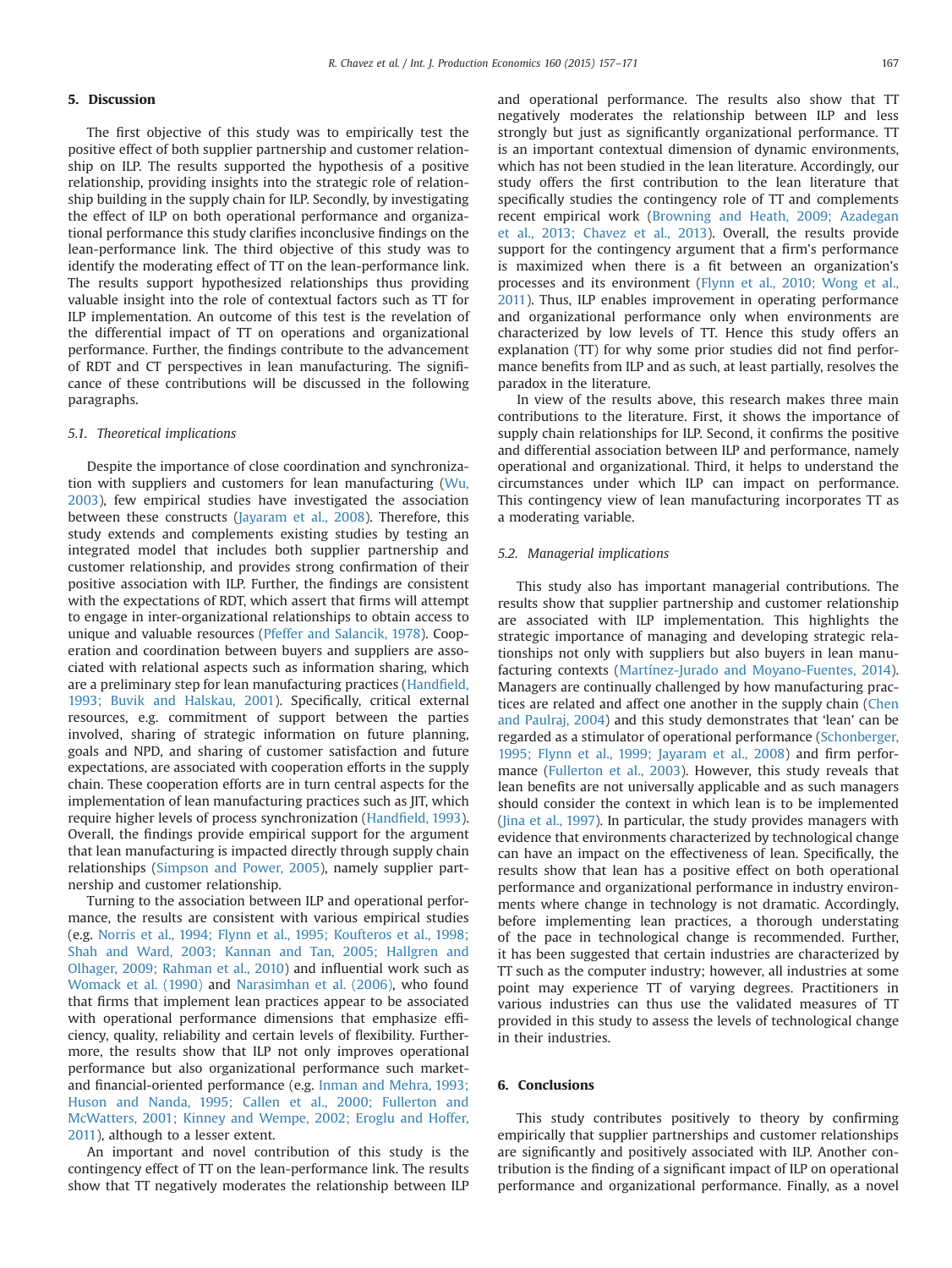<span id="page-11-0"></span>contribution to the literature, the study confirms a negative moderating role of TT on the relationship between ILP and operational performance, and between ILP and organizational performance. As suggested by [Browning and Heath \(2009\),](#page-12-0) technological-intensive and complex environments can represent an "extreme case" for studying phenomena of theoretical interest, e.g. lean manufacturing implementation. We believe we have addressed this issue and thus further clarified the contingency perspective in the literature.

While this study contributes to theory and practice, there are certain limitations that should be considered. One of the main limitations of this study is the number of items that reflect the ILP construct. This was due to three items manifesting low factor loading, which were not considered further in the analysis to ensure the quality of the measurement scale. However, we argue that the items used to represent ILP are central to lean manufacturing since the scales are reflective and various studies have systematically included them as part of their lean manufacturing constructs (e.g. [McLachlin, 1997; Shah and Ward, 2003; Li et al.,](#page-13-0) [2005; Jayaram et al., 2008; So and Sun, 2010; Browning and Heath,](#page-12-0) [2009\)](#page-12-0). Further, according to [McLachlin \(1997\),](#page-13-0) not all firms implement a complete system of lean practices and, thus, firms concentrate on particular elements or bundles of practices such as flow elements, e.g. setup reduction and pull systems. Future research can expand the construct to include other related activities. This study focused on the impact of customer relationship and supplier partnership on ILP; however, since the research methodology of this study is cross-sectional, it ignores the possible recursive relationships. While we used the RDT as an implicit and attractive research framework to support this relationship, it could be possible that ILP enhanced levels of supply chain relationships. Further, this research ignores the possible temporal effect of ILP and practices such as JIT. For example, it was suggested that timing, scale, and extent of lean implementation can be important determinants of its success (Handfi[eld, 1993; Browning and Heath,](#page-12-0) [2009\)](#page-12-0). Accordingly, alternative research designs such as a longitudinal studies, ethnography, action research, and triangulation could be used to clarify causation between variables [\(Mangan](#page-13-0) [et al., 2004; Boyer and Swink, 2008\)](#page-12-0). Another limitation lies in the responses from single key informants, which may cause commonmethod bias. While this research targeted key respondents holding relevant managerial positions, multiple respondents could have possibly provided more accurate results. Nevertheless, this likely would have reduced the response rate and the associated cost was prohibitive. There have been recent calls to incorporate a more contingency perspective in the lean manufacturing literature using industry-specific characteristics such as the product type and supply chain demand characteristics ([Eroglu and Hoffer, 2011\)](#page-12-0). Further, the literature review on environmental dynamism in our study is not exhaustive. Most notably, future research should include other environmental dimensions (e.g. supply risk) that were not explored in this study ([Fynes et al., 2004](#page-12-0)) and investigate their contingency effects. Finally, further research is called to investigate the association between ILP and other less traditional performance indicators such as environmental and social performance ([Pagell and Wu, 2009\)](#page-13-0).

## Appendix A1. Measurement scales

See Table A1 here.

## Table A1

#### **Constructs**

Please evaluate the extent to which you agree or disagree with respect to your business

Internal lean practices (ILP) [\(Li et al., 2005](#page-13-0))

- Our firm reduces process set-up time (time required to prepare or refit equipment/workstation for production)
- Our firm h[a](#page-12-0)s continuous quality improvement programs<sup>a</sup>
- Our firm produces only what is demanded by customers when needed (e.g. JIT)
- Our firm seldom pushes suppliers for shorter le[a](#page-12-0)d-time (order entry to shipment) $a$
- Our firm streamlines ordering, receiving and other paper work $\epsilon$

#### Supplier partnership ([Li et al., 2006\)](#page-13-0)

- We consider qu[a](#page-12-0)lity as our number one criterion in selecting suppliers<sup>a</sup>
- We r[a](#page-12-0)rely solve problems jointly with our suppliers<sup>s</sup>
- We have helped our suppliers to improve their product quality
- We have continuous improvement programs that include our key suppliers
- We include our key suppliers in our planning and goal-setting activities
- We actively involve our key suppliers in new product development processes

## Customer relationship ([Li et al., 2006\)](#page-13-0)

- We frequently interact with customers to set reliability, responsiveness, and other standards for us
- We frequently measure and evaluate customer satisfaction
- We frequently determine future customer expectations
- We facilitate customer's ability to seek assistance from  $us<sup>a</sup>$
- We h[a](#page-12-0)rdly ever evaluate the importance of our relationship with our customer<sup>a</sup>
- We inform customers in advance of changing needs
- Customers share proprietary information with us

## Technological Turbulence [\(Jaworski and Kohli, 1993](#page-13-0))

The technology in our industry is changing rapidly

Technological changes provide big opportunities in our industry

- A large number of new product ideas have been made possible through technological breakthrough in our industry Technological development in our industry are rather minor
- Please evaluate how your firm compares to your major industrial competitor

#### Operational performance [\(Ward et al., 1998\)](#page-14-0)

Production cost

- Labor productivity
- High product performance (order-entry to shipment)
- Ease (cost and time) to service product (well-designed product for and effective service)
- Ability to introduce new products into production quickly
- Ability to adjust capacity rapidly within a short time period
- Delivery on due date (ship on time)
- Reducing production lead time (order-entry to shipment)

Organizational Performance ([Li et al., 2006\)](#page-13-0)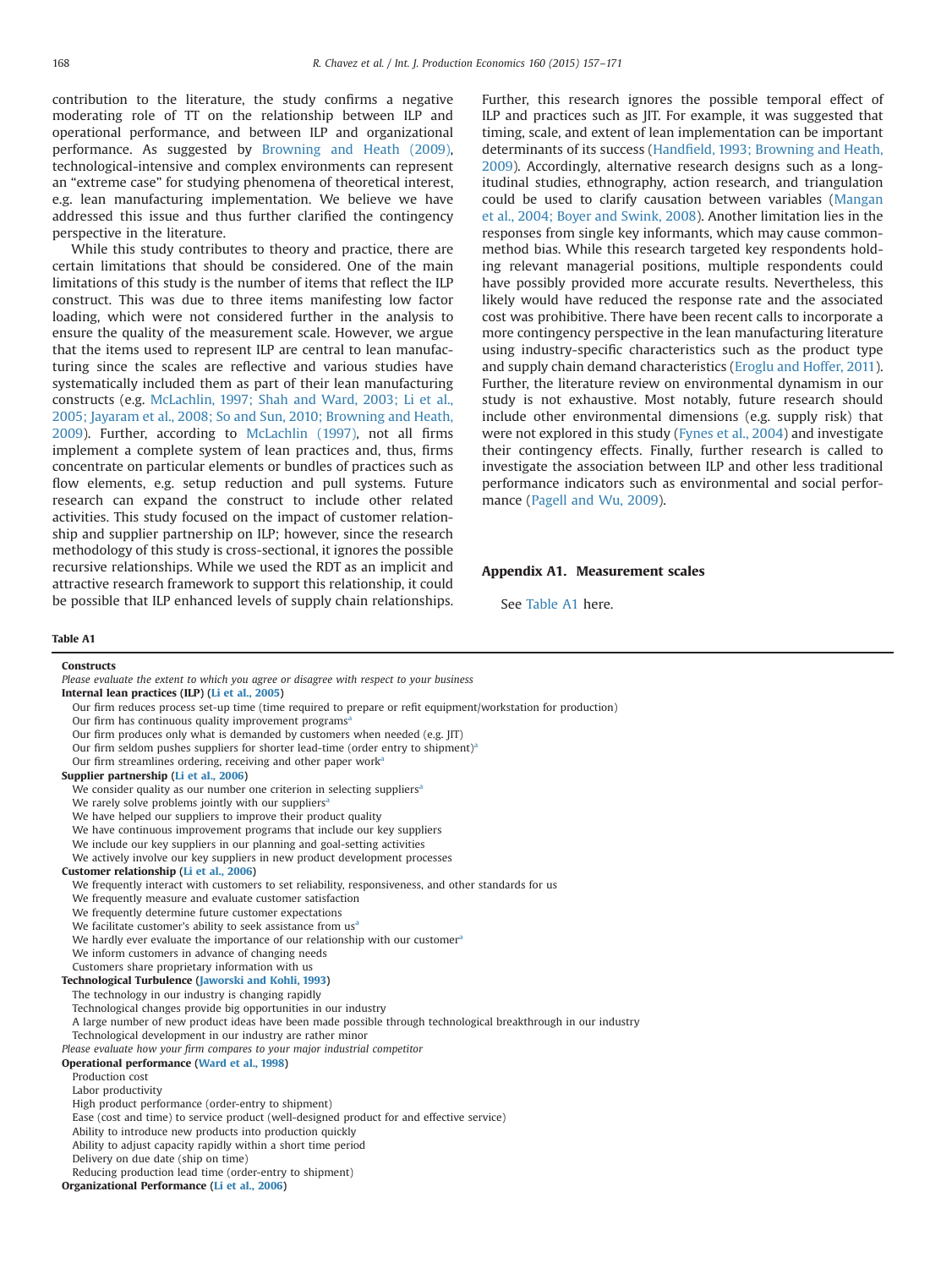#### <span id="page-12-0"></span>Table A1 (continued )

Market share Return on Investment (ROI) Growth of market share Growth of sales Growth in ROI Profit margin on sales Overall competitive position

<sup>a</sup> Item removed in the final scale.

## References

- [Aiken, L.S., West, S.G., 1991. Multiple Regression: Testing and Interpreting Interac](http://refhub.elsevier.com/S0925-5273(14)00319-3/sbref1)[tions. Sage Publications, Inc Newbury Park, California, CA.](http://refhub.elsevier.com/S0925-5273(14)00319-3/sbref1)
- [Abdulmalek, F.A., Rajgopal, J., 2007. Analyzing the bene](http://refhub.elsevier.com/S0925-5273(14)00319-3/sbref2)fits of lean manufacturing [and value stream mapping via simulation: a process sector case study. Int.](http://refhub.elsevier.com/S0925-5273(14)00319-3/sbref2) [J. Prod. Econ. 107 \(1\), 223](http://refhub.elsevier.com/S0925-5273(14)00319-3/sbref2)–236.
- [Anderson, J.C., Gerbing, D.W., 1988. Structural equation modeling in practice: a](http://refhub.elsevier.com/S0925-5273(14)00319-3/sbref3) [review and recommended two-step approach. Psychol. Bull. 103 \(3\), 411](http://refhub.elsevier.com/S0925-5273(14)00319-3/sbref3)–423.

[Anderson, D., Sweeney, J., Williams, T., 2002. Statistics for Business and Economics.](http://refhub.elsevier.com/S0925-5273(14)00319-3/sbref42587) [South-Western, Thomson Learning Publishing Company, Cincinnati.](http://refhub.elsevier.com/S0925-5273(14)00319-3/sbref42587)

- [Armstrong, J., Overton, T., 1977. Estimating non-response bias in mail survey. J.](http://refhub.elsevier.com/S0925-5273(14)00319-3/sbref4) [Mark. Res. 14 \(8\), 396](http://refhub.elsevier.com/S0925-5273(14)00319-3/sbref4)–402.
- [Azadegan, A, Patel, P.C., Zangoueinezhad, A., Linderman, K., 2013. The effect of](http://refhub.elsevier.com/S0925-5273(14)00319-3/sbref5) [environmental complexity and environmental dynamism on lean practices.](http://refhub.elsevier.com/S0925-5273(14)00319-3/sbref5) [J.Operat. Manag. 31 \(4\), 193](http://refhub.elsevier.com/S0925-5273(14)00319-3/sbref5)–213.
- [Balakrishnan, R., Linsmeier, J.T., Venkatachalam, M., 1996. Financial bene](http://refhub.elsevier.com/S0925-5273(14)00319-3/sbref6)fits from [JIT adoption: effect of customer concentration and cost structure. Account. Rev.](http://refhub.elsevier.com/S0925-5273(14)00319-3/sbref6) [17 \(2\), 183](http://refhub.elsevier.com/S0925-5273(14)00319-3/sbref6)–205.
- [Barringer, B.R., Harrison, J.S., 2000. Walking an tightrope: creating value through](http://refhub.elsevier.com/S0925-5273(14)00319-3/sbref7) [interorganizational relationships. J. Manag. 26 \(3\), 367](http://refhub.elsevier.com/S0925-5273(14)00319-3/sbref7)–403.
- [Bayo-Moriones, A, Beelo-Pintado, A., Merino-Díaz-de-Cerio, J., 2008. The role of](http://refhub.elsevier.com/S0925-5273(14)00319-3/sbref8) [organizational context and infrastructure practices in JIT implementation. Int. J.](http://refhub.elsevier.com/S0925-5273(14)00319-3/sbref8) [Operat. Prod. Manag. 21 \(11\), 1042](http://refhub.elsevier.com/S0925-5273(14)00319-3/sbref8)–1066.
- [Boyer, K., Hult, M., 2005. Extending the supply chain: integrating operations and](http://refhub.elsevier.com/S0925-5273(14)00319-3/sbref9) [marketing in the online grocery industry. J. Operat. Manag. 23 \(6\), 642](http://refhub.elsevier.com/S0925-5273(14)00319-3/sbref9)–661.
- [Boyer, K., Swink, M., 2008. Empirical elephants-why multiple methods are essential](http://refhub.elsevier.com/S0925-5273(14)00319-3/sbref10) [to quality research in operations and supply chain management? J.Operat.](http://refhub.elsevier.com/S0925-5273(14)00319-3/sbref10) [Manag. 26 \(3\), 338](http://refhub.elsevier.com/S0925-5273(14)00319-3/sbref10)–344.
- [Browning, T.R., Heath, R.D., 2009. Reconceptualizing the effects of lean on produc](http://refhub.elsevier.com/S0925-5273(14)00319-3/sbref11)[tion costs with evidence from the F-22 program. J.Operat. Manag. 27 \(1\), 23](http://refhub.elsevier.com/S0925-5273(14)00319-3/sbref11)–44.
- [Buvik, A., Halskau, O., 2001. Relationship duration and buyer in](http://refhub.elsevier.com/S0925-5273(14)00319-3/sbref12)fluence in just-in[time relationships. Eur. J. Purch. Supply Manag. 7, 111](http://refhub.elsevier.com/S0925-5273(14)00319-3/sbref12)–119.
- [Byrne, B.M., 2001. Structural equation modeling with AMOS, EQS, and LISREL:](http://refhub.elsevier.com/S0925-5273(14)00319-3/sbref42507) [comparative approaches to testing for the factorial validity of a measuring](http://refhub.elsevier.com/S0925-5273(14)00319-3/sbref42507) [instrument. Int. J. Test. 1, 55](http://refhub.elsevier.com/S0925-5273(14)00319-3/sbref42507)–86.
- [Calantone, R., Garcia, R., Droge, C., 2003. The effect of environmental turbulence on](http://refhub.elsevier.com/S0925-5273(14)00319-3/sbref13) [new product development strategy planning. J. Prod. Innov. Manag. 20 \(2\), 90](http://refhub.elsevier.com/S0925-5273(14)00319-3/sbref13)–103.
- [Callen, J.L., Fader, C., Krisky, I., 2000. Just-in-time: a cross-sectional plant analysis.](http://refhub.elsevier.com/S0925-5273(14)00319-3/sbref14) [Int. J. Prod. Econ. 63 \(3\), 277](http://refhub.elsevier.com/S0925-5273(14)00319-3/sbref14)–301.
- [Cannon, A., 2008. Inventory improvement and](http://refhub.elsevier.com/S0925-5273(14)00319-3/sbref15) financial performance. Int. J. Prod. [Econ. 115 \(2\), 581](http://refhub.elsevier.com/S0925-5273(14)00319-3/sbref15)–593.

[Carmines, E., Zeller, R., 1979. Reliability and Validity Assessment. SAGE Publications](http://refhub.elsevier.com/S0925-5273(14)00319-3/sbref16) [University Papers, California, CA.](http://refhub.elsevier.com/S0925-5273(14)00319-3/sbref16)

- [Chavez, R., Gimenez, C., Fynes, B, Wiengarten, F., Yu, W., 2013. Internal lean](http://refhub.elsevier.com/S0925-5273(14)00319-3/sbref17) [practices and operational performance: the contingency perspective of indus](http://refhub.elsevier.com/S0925-5273(14)00319-3/sbref17)[try clockspeed. Int. J. Operat. Prod. Manag. 33 \(5\), 562](http://refhub.elsevier.com/S0925-5273(14)00319-3/sbref17)–588.
- [Chen, I.J., Paulraj, A., 2004. Understanding supply chain management: critical](http://refhub.elsevier.com/S0925-5273(14)00319-3/sbref18) [research and a theoretical framework. Int. J. Prod. Res. 42 \(1\), 131](http://refhub.elsevier.com/S0925-5273(14)00319-3/sbref18)–163.
- [Closs, D.J., Savitskie, K., 2003. Internal and external logistics information technology](http://refhub.elsevier.com/S0925-5273(14)00319-3/sbref19) [integration. Int. J. Logist. Manag. 14 \(1\), 63](http://refhub.elsevier.com/S0925-5273(14)00319-3/sbref19)–76.
- [Christopher, M., 2000. The agile supply chain: competing in volatile markets. Ind.](http://refhub.elsevier.com/S0925-5273(14)00319-3/sbref20) [Mark. Manag. 29 \(1\), 37](http://refhub.elsevier.com/S0925-5273(14)00319-3/sbref20)–44.
- [Christopher, M., Towill, D.R., 2001. An integrated model for the design of agile](http://refhub.elsevier.com/S0925-5273(14)00319-3/sbref21) [supply chains. Int. J. Phys. Distrib. Operat. Manag. 31 \(4\), 235](http://refhub.elsevier.com/S0925-5273(14)00319-3/sbref21)–246.
- [Cocks, P., 1996. Partnership in pursuit of lean supply. Purch. Supply Manag. 2, 32](http://refhub.elsevier.com/S0925-5273(14)00319-3/sbref22)–33.
- [Crute, V., Ward., Y., Brown, S., Graves, A., 2003. Implementing lean in space](http://refhub.elsevier.com/S0925-5273(14)00319-3/sbref23)[challenging the assumption and understanding the challenges. Technovation](http://refhub.elsevier.com/S0925-5273(14)00319-3/sbref23) [23 \(12\), 917](http://refhub.elsevier.com/S0925-5273(14)00319-3/sbref23)–928.
- [Cua, K.O., McKone, K.E., Schroeder, R.G., 2001. Purchasing and supply management](http://refhub.elsevier.com/S0925-5273(14)00319-3/sbref24) [relationships between implementation of TQM, JIT, and TPM and manufactur](http://refhub.elsevier.com/S0925-5273(14)00319-3/sbref24)[ing performance. J. Operat. Manag. 19 \(6\), 675](http://refhub.elsevier.com/S0925-5273(14)00319-3/sbref24)–694.

[Cusumano, M.A., 1994. The limits of lean. Sloan Manage. Rev. 35 \(4\), 27](http://refhub.elsevier.com/S0925-5273(14)00319-3/sbref25)–32.

[Day, G., 2000. Managing market relationships. Acad. Mark. Sci. 28 \(1\), 24](http://refhub.elsevier.com/S0925-5273(14)00319-3/sbref26)–30.

[De, Toni, Tonchia, S., 2001. Performance measurement systems: models, character](http://refhub.elsevier.com/S0925-5273(14)00319-3/sbref27)[istics and measures. Int. J. Operat. Prod. Manag. 21 \(1-2\), 46](http://refhub.elsevier.com/S0925-5273(14)00319-3/sbref27)–70.

- [DeVellis, R.F., 2003. Scale Development: Theory and Applications. Sage, Newbury](http://refhub.elsevier.com/S0925-5273(14)00319-3/sbref28) [Park, California, CA.](http://refhub.elsevier.com/S0925-5273(14)00319-3/sbref28)
- [Dean, J., Snell, S., 1996. The strategic use of integrated manufacturing: an empirical](http://refhub.elsevier.com/S0925-5273(14)00319-3/sbref29) [examination. Strateg. Manag. J. 17 \(6\), 459](http://refhub.elsevier.com/S0925-5273(14)00319-3/sbref29)–480.
- [Dillman, D., 2000. Mail and Internet Surveys: The Tailored Design Method, 2nd ed..](http://refhub.elsevier.com/S0925-5273(14)00319-3/sbref30) [John Wiley](http://refhub.elsevier.com/S0925-5273(14)00319-3/sbref30) & [Sons, New York, NY.](http://refhub.elsevier.com/S0925-5273(14)00319-3/sbref30)
- [Drew, S., Coulson-Thomas, C., 1996. Transformation through teamwork: the path to](http://refhub.elsevier.com/S0925-5273(14)00319-3/sbref31) [the new organization? Manag. Decis. 34 \(1\), 7](http://refhub.elsevier.com/S0925-5273(14)00319-3/sbref31)–17.
- [Droge, C., Vickery, S., Jacobs, M., 2012. Does supply chain integration mediate the](http://refhub.elsevier.com/S0925-5273(14)00319-3/sbref32) [relationship between product/process strategy and service performance? Int.e](http://refhub.elsevier.com/S0925-5273(14)00319-3/sbref32) [J. Prod. Econ. 137 \(2\), 250](http://refhub.elsevier.com/S0925-5273(14)00319-3/sbref32)–262.
- [Durmusoglu, S., Jacobs, M., Nayir, D., Khilji, S., Wang, X., 2014. The quasi](http://refhub.elsevier.com/S0925-5273(14)00319-3/sbref33)[moderating role of organizational culture in the relationship between rewards](http://refhub.elsevier.com/S0925-5273(14)00319-3/sbref33) [and knowledge shared and gained. J. Knowl. Manag. 18 \(1\), 19](http://refhub.elsevier.com/S0925-5273(14)00319-3/sbref33)–37.
- [Eroglu, C, Hoffer, C., 2011. Lean, leaner, too lean? The inventory-performance link](http://refhub.elsevier.com/S0925-5273(14)00319-3/sbref34) [revised. J. Operat. Manag. 29 \(4\), 356](http://refhub.elsevier.com/S0925-5273(14)00319-3/sbref34)–369.
- [Fisher, M., 1997. What is the right supply chain for your product? Har. Bus. Rev.](http://refhub.elsevier.com/S0925-5273(14)00319-3/sbref40587) [75 \(2\), 105](http://refhub.elsevier.com/S0925-5273(14)00319-3/sbref40587)–117.
- [Flynn, B.B., Sakakibara, S., Schroeder, R.G., 1995. Relationship between JIT and TQM:](http://refhub.elsevier.com/S0925-5273(14)00319-3/sbref36) [practices and performance. Acad. Manag. J. 38 \(5\), 1325](http://refhub.elsevier.com/S0925-5273(14)00319-3/sbref36)–1360.
- [Flynn, B., Schroeder, R., Flynn, E.J., 1999. World-class manufacturing: an investiga](http://refhub.elsevier.com/S0925-5273(14)00319-3/sbref37)[tion of Hayes and Wheelwright's foundation. J. Operat. Manag. 17 \(3\), 249](http://refhub.elsevier.com/S0925-5273(14)00319-3/sbref37)–269.
- [Flynn, B.B., Huo, B., Zhao, X., 2010. The impact of supply chain integration on](http://refhub.elsevier.com/S0925-5273(14)00319-3/sbref38) performance: a contingency and confi[guration approach. J. Operat. Manag. 28](http://refhub.elsevier.com/S0925-5273(14)00319-3/sbref38) [\(1\), 58](http://refhub.elsevier.com/S0925-5273(14)00319-3/sbref38)–71.
- [Frohlich, M., 2002. Techniques for improving response rates in OM survey research.](http://refhub.elsevier.com/S0925-5273(14)00319-3/sbref39) [J. Operat. Manag. 20 \(1\), 53](http://refhub.elsevier.com/S0925-5273(14)00319-3/sbref39)–62.
- [Fullerton, R.F., McWatters, C.S., 2001. The production performance bene](http://refhub.elsevier.com/S0925-5273(14)00319-3/sbref40)fits from JIT [implementation. J. Operat. Manag. 19 \(1\), 81](http://refhub.elsevier.com/S0925-5273(14)00319-3/sbref40)–96.
- [Fullerton, R.F., McWatters, C.S., Fawson, C., 2003. An examination of the relationship](http://refhub.elsevier.com/S0925-5273(14)00319-3/sbref41) between JIT and fi[nancial performance. J. Operat. Manag. 21 \(4\), 383](http://refhub.elsevier.com/S0925-5273(14)00319-3/sbref41)–404.
- [Fynes, B, de Burca, S, Marshall, D., 2004. Environmental uncertainty, supply chain](http://refhub.elsevier.com/S0925-5273(14)00319-3/sbref42) [relationship quality and performance. J. Purch. Supply Manag. 10 \(4](http://refhub.elsevier.com/S0925-5273(14)00319-3/sbref42)–5), 179–[190.](http://refhub.elsevier.com/S0925-5273(14)00319-3/sbref42)
- [Fynes, B, deBurca, S., Voss, C., 2005. Supply chain relationship quality, the](http://refhub.elsevier.com/S0925-5273(14)00319-3/sbref43) [competitive environment and performance. Int. J. Prod. Res. 43 \(16\),](http://refhub.elsevier.com/S0925-5273(14)00319-3/sbref43) 3303–[3320.](http://refhub.elsevier.com/S0925-5273(14)00319-3/sbref43)
- [Ginsberg, A., Venkatraman, N., 1985. Contingency perspective of organizational](http://refhub.elsevier.com/S0925-5273(14)00319-3/sbref44) [strategy: a critical review of the empirical research. Acad. Manag. Rev. 10 \(3\),](http://refhub.elsevier.com/S0925-5273(14)00319-3/sbref44) 421–[434.](http://refhub.elsevier.com/S0925-5273(14)00319-3/sbref44)
- Gerwin, D., 1993. Manufacturing fl[exibility: a strategic perspective. Manag. Sci. 39](http://refhub.elsevier.com/S0925-5273(14)00319-3/sbref45) [\(4\), 395](http://refhub.elsevier.com/S0925-5273(14)00319-3/sbref45)–410.
- [Green, K., Whitten, D., Inman, A., 2008. The impact of logistics performance on](http://refhub.elsevier.com/S0925-5273(14)00319-3/sbref46) [organizational performance in a supply chain context. Supply Chain Manag.: An](http://refhub.elsevier.com/S0925-5273(14)00319-3/sbref46) [Int. J. 13 \(4\), 317](http://refhub.elsevier.com/S0925-5273(14)00319-3/sbref46)–327.
- [Gunasekaran, A., Patel, C., McGaughey, R., 2004. A framework for supply chainb](http://refhub.elsevier.com/S0925-5273(14)00319-3/sbref47) [performance measureement. Int. J. Prod. Econ. 87 \(3\), 333](http://refhub.elsevier.com/S0925-5273(14)00319-3/sbref47)–347.
- [Hair Jr., J.F., Black, W.C., Babin, B.J., Anderson, R.E., Tatham, R.L., 2006. Multivariate](http://refhub.elsevier.com/S0925-5273(14)00319-3/sbref48) [Data Analysis, 6th ed.. Pearson Education, New Jersey, NJ.](http://refhub.elsevier.com/S0925-5273(14)00319-3/sbref48)
- [Hallgren, M., Olhager, J., 2009. Lean and agile manufacturing: internal and external](http://refhub.elsevier.com/S0925-5273(14)00319-3/sbref49) [drivers and performance outcomes. Int. J. Operat. Prod. Manag. 29 \(10\),](http://refhub.elsevier.com/S0925-5273(14)00319-3/sbref49) 976–[999.](http://refhub.elsevier.com/S0925-5273(14)00319-3/sbref49)
- Handfi[eld, R.B., 1993. A resource dependence perspective of Just-in-Time purchas](http://refhub.elsevier.com/S0925-5273(14)00319-3/sbref50)[ing. J. Operat. Manag. 11 \(3\), 289](http://refhub.elsevier.com/S0925-5273(14)00319-3/sbref50)–311.
- Handfi[eld, R.B., Krause, D.R., Scannel, T.V., Monczka, R.M., 2000. Avoid the pitfalls in](http://refhub.elsevier.com/S0925-5273(14)00319-3/sbref51) [supplier development. Sloan Manag. Rev. 41 \(2\), 37](http://refhub.elsevier.com/S0925-5273(14)00319-3/sbref51)–49.
- [Harmozi, A.M., 2001. Agile manufacturing: the next logical step. Benchmarking 8](http://refhub.elsevier.com/S0925-5273(14)00319-3/sbref52) [\(2\), 132](http://refhub.elsevier.com/S0925-5273(14)00319-3/sbref52)–143.
- [Hines, P., Holweg, M., Rich, N., 2004. Learning to evolve: a review of contemporary](http://refhub.elsevier.com/S0925-5273(14)00319-3/sbref53) [lean thinking. Int. J. Operat. Prod. Manag. 24 \(10\), 994](http://refhub.elsevier.com/S0925-5273(14)00319-3/sbref53)–1011.
- [Hofer, C., 1975. Towards a contingency theory of business strategy. Acad. Manag.](http://refhub.elsevier.com/S0925-5273(14)00319-3/sbref54) [J. 18 \(4\), 784](http://refhub.elsevier.com/S0925-5273(14)00319-3/sbref54)–810.
- [Hooper, D., Coughlan, J., Mullen, M., 2008. Structural equation modelling: guide](http://refhub.elsevier.com/S0925-5273(14)00319-3/sbref55)lines for determining model fi[t. Electron. J. Bus. Res. Methods 6 \(1\), 53](http://refhub.elsevier.com/S0925-5273(14)00319-3/sbref55)–60.
- [Hu, L., Bentler, P.M., 1999. Cutoff criteria for](http://refhub.elsevier.com/S0925-5273(14)00319-3/sbref40500) fit indexes in covariance structure [analysis: Conventional criteria versus new alternatives. Struct. Equ. Model. 6,](http://refhub.elsevier.com/S0925-5273(14)00319-3/sbref40500) 1–[55.](http://refhub.elsevier.com/S0925-5273(14)00319-3/sbref40500)
- [Huber, B., Sweeney, E., 2007. The need for wider supply chain management adoption:](http://refhub.elsevier.com/S0925-5273(14)00319-3/sbref56) [empirical results from Ireland. Supply Chain Manag.: An Int. J. 12 \(4\), 245](http://refhub.elsevier.com/S0925-5273(14)00319-3/sbref56)–248.
- [Huson, M., Nanda, D., 1995. The impact of just-in-time manufacturing on](http://refhub.elsevier.com/S0925-5273(14)00319-3/sbref57) firm [performance in the US. J. Operat. Manag. 12 \(3](http://refhub.elsevier.com/S0925-5273(14)00319-3/sbref57)–4), 297–310.
- [Hsu, L.L., Chen, M., 2004. Impacts of ERP systems on the integrated-interaction](http://refhub.elsevier.com/S0925-5273(14)00319-3/sbref58) [performance of manufacturing and marketing. Ind. Manag. Data Syst. 104 \(1\),](http://refhub.elsevier.com/S0925-5273(14)00319-3/sbref58) 42–[55.](http://refhub.elsevier.com/S0925-5273(14)00319-3/sbref58)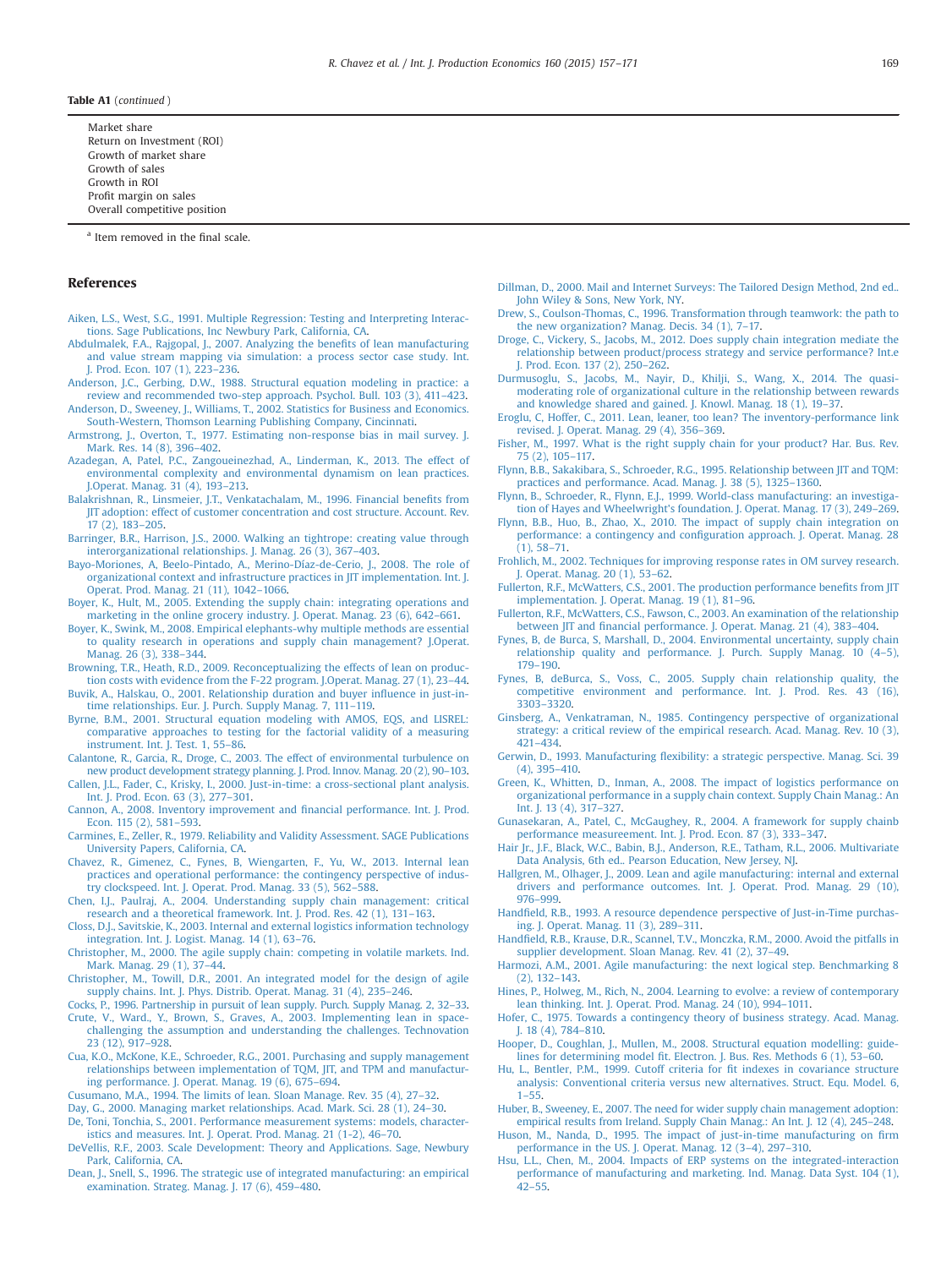<span id="page-13-0"></span>[Inman, R.A., Mehra, S., 1993. Financial justi](http://refhub.elsevier.com/S0925-5273(14)00319-3/sbref59)fication of JIT implementation. Int. J. [Operat. Prod. Manag. 13 \(4\), 32](http://refhub.elsevier.com/S0925-5273(14)00319-3/sbref59)–39.

[Jacobs, M., 2007. Product complexity: a de](http://refhub.elsevier.com/S0925-5273(14)00319-3/sbref60)finition and impacts on organizations. [Decis. Line 38 \(5\), 6](http://refhub.elsevier.com/S0925-5273(14)00319-3/sbref60)–12.

[Jacobs, M., Vickery, S., Droge, C., 2007. The effects of product modularity on](http://refhub.elsevier.com/S0925-5273(14)00319-3/sbref61) [competitive performance: do integration strategies mediate the relationship?](http://refhub.elsevier.com/S0925-5273(14)00319-3/sbref61) [Int. J. Operat. Prod. Manag. 27 \(10\), 1046](http://refhub.elsevier.com/S0925-5273(14)00319-3/sbref61)–1068.

- [Jaworski, B., Kohli, A., 1993. Market Orientation: antecedents and Consequences. J.](http://refhub.elsevier.com/S0925-5273(14)00319-3/sbref62) [Mark. 57 \(3\), 53](http://refhub.elsevier.com/S0925-5273(14)00319-3/sbref62)–70.
- [Jayaram, J., Vickery, S., Droge, C., 2008. Relationship building, lean strategy and](http://refhub.elsevier.com/S0925-5273(14)00319-3/sbref63) firm [performance: an exploratory study in the automotive supplier industry. Int. J.](http://refhub.elsevier.com/S0925-5273(14)00319-3/sbref63) [Prod. Res. 46 \(20\), 5633](http://refhub.elsevier.com/S0925-5273(14)00319-3/sbref63)–5649.
- [Jina, J., Bhattacharya, A.K., Walton, A.D., 1997. Applying lean principles for high](http://refhub.elsevier.com/S0925-5273(14)00319-3/sbref64) [product variety and low volumes: some issues and propositions. Logist. Inf.](http://refhub.elsevier.com/S0925-5273(14)00319-3/sbref64) [Manag. 10 \(1\), 5](http://refhub.elsevier.com/S0925-5273(14)00319-3/sbref64)–13.
- [Kandemir, D., Yaprak, A., Tame Cavusgil, S., 2006. Alliance orientation: conceptua](http://refhub.elsevier.com/S0925-5273(14)00319-3/sbref65)[lization, measurement, and impact on market performance. Acad. Mark. Sci. J.](http://refhub.elsevier.com/S0925-5273(14)00319-3/sbref65) [34 \(3\), 324](http://refhub.elsevier.com/S0925-5273(14)00319-3/sbref65)–340.
- [Kannan, V.R., Tan, K.C., 2005. Just in time, total quality management, and supply](http://refhub.elsevier.com/S0925-5273(14)00319-3/sbref66) [chain management: understanding their linkages and impact on business](http://refhub.elsevier.com/S0925-5273(14)00319-3/sbref66) [performance. Omega 33 \(2\), 153](http://refhub.elsevier.com/S0925-5273(14)00319-3/sbref66)–162.
- [Karlsson, C., Åhlström, P., 1996. Assessing change towards lean production. Int. J.](http://refhub.elsevier.com/S0925-5273(14)00319-3/sbref67) [Operat. Prod. Manag. 16 \(2\), 24](http://refhub.elsevier.com/S0925-5273(14)00319-3/sbref67)–41.
- [Ketchen, D.J., Hult, D.T.M., 2007. Bridging organization theory and supply chain](http://refhub.elsevier.com/S0925-5273(14)00319-3/sbref68) [management: the case of best value supply chains. J. Operat. Manag. 25 \(2\),](http://refhub.elsevier.com/S0925-5273(14)00319-3/sbref68) 573–[580.](http://refhub.elsevier.com/S0925-5273(14)00319-3/sbref68)
- [Kinney, M.R., Wempe, W.F., 2002. Further evidence on the extent and origins of JIT's](http://refhub.elsevier.com/S0925-5273(14)00319-3/sbref69) profi[tability effects. Account. Rev. 77 \(1\), 203](http://refhub.elsevier.com/S0925-5273(14)00319-3/sbref69)–225.
- [Kline, R.B., 2005. Principles and Practice of Structural Equation Modelling. The](http://refhub.elsevier.com/S0925-5273(14)00319-3/sbref70) [Guilford Press, New York, NY.](http://refhub.elsevier.com/S0925-5273(14)00319-3/sbref70)
- [Koufteros, X.A., Vonderembse, M.A., Doll, W.J., 1998. Developing measures of time](http://refhub.elsevier.com/S0925-5273(14)00319-3/sbref71)[based manufacturing. J. Operat. Manag. 16 \(1\), 21](http://refhub.elsevier.com/S0925-5273(14)00319-3/sbref71)–41.
- [Kumar, K., 2001. Technology for supporting supply chain management: introduc](http://refhub.elsevier.com/S0925-5273(14)00319-3/sbref72)[tion. Commun. ACM 44 \(6\), 58](http://refhub.elsevier.com/S0925-5273(14)00319-3/sbref72)–61.
- [Lamming, R., 1996. Squaring lean supply with supply chain management. Int. J.](http://refhub.elsevier.com/S0925-5273(14)00319-3/sbref73) [Operat. Prod. Manag. 16 \(2\), 183](http://refhub.elsevier.com/S0925-5273(14)00319-3/sbref73)–196.
- [Lawrence, P., Lorsch, J., 1967. Differentiation and integration in complex organiza](http://refhub.elsevier.com/S0925-5273(14)00319-3/sbref74)[tions. Adm. Sci. Q. 12 \(1\), 1](http://refhub.elsevier.com/S0925-5273(14)00319-3/sbref74)–47.
- [Lawrence, J.J., Hottenstein, M.P., 1995. The relationship between JIT manufacturing](http://refhub.elsevier.com/S0925-5273(14)00319-3/sbref75) [and performance in Mexican plants af](http://refhub.elsevier.com/S0925-5273(14)00319-3/sbref75)filiated with US companies. J. Operat. [Manag. 13 \(1\), 3](http://refhub.elsevier.com/S0925-5273(14)00319-3/sbref75)–18.
- [Levy, D.L., 1997. Lean production in an international supply chain. Sloan Manag.](http://refhub.elsevier.com/S0925-5273(14)00319-3/sbref76) [Rev. 38 \(2\), 94](http://refhub.elsevier.com/S0925-5273(14)00319-3/sbref76)–102.
- [Li, S., Subba Rao, S., Ragu-Nathan, B., Ragu-Nathan, T., 2005. Development and](http://refhub.elsevier.com/S0925-5273(14)00319-3/sbref77) [validation of measurement instruments for studying supply chain management](http://refhub.elsevier.com/S0925-5273(14)00319-3/sbref77) [practices. J. Operat. Manag. 23 \(6\), 618](http://refhub.elsevier.com/S0925-5273(14)00319-3/sbref77)–641.
- [Li, S., Ragu-Nathan, B., Ragu-Nathan, T., Subba Rao, S., 2006. The impact of supply](http://refhub.elsevier.com/S0925-5273(14)00319-3/sbref78) [chain management practices on competitive advantage and organizational](http://refhub.elsevier.com/S0925-5273(14)00319-3/sbref78) [performance. Omega 34 \(2\), 107](http://refhub.elsevier.com/S0925-5273(14)00319-3/sbref78)–124.
- [Li, M., Simerly, R.L., 1988. The moderating effect of environmental dynamism on the](http://refhub.elsevier.com/S0925-5273(14)00319-3/sbref79) [ownership and performance relationship. Strateg. Manag. J. 19 \(2\), 169](http://refhub.elsevier.com/S0925-5273(14)00319-3/sbref79)–179.
- [Liker, J., Sobek II, D., 1996. Involving suppliers in product development in the](http://refhub.elsevier.com/S0925-5273(14)00319-3/sbref80) [United States and Japan: evidence for set-based concurrent engineering. IEEE](http://refhub.elsevier.com/S0925-5273(14)00319-3/sbref80) [Trans. Eng. Manag. 43 \(2\), 165](http://refhub.elsevier.com/S0925-5273(14)00319-3/sbref80)–179.
- [Lowe, J., Delbrodge, R., Oliver, R., 1997. High-performance manufacturing: evidence](http://refhub.elsevier.com/S0925-5273(14)00319-3/sbref81) [from the automotive component industry. Organ. Stud. 18 \(5\), 783](http://refhub.elsevier.com/S0925-5273(14)00319-3/sbref81)–798.
- [MacKenzie, S.B., Podsakoff, P.M., Fetter, R., 1993. The impact of organizational](http://refhub.elsevier.com/S0925-5273(14)00319-3/sbref82) [citizenship behaviour on evaluations of salesperson performance. J. Mark. 57](http://refhub.elsevier.com/S0925-5273(14)00319-3/sbref82) [\(1\), 70](http://refhub.elsevier.com/S0925-5273(14)00319-3/sbref82)–80.
- [Malhotra, M., Grover, V., 1998. An assessment of survey research in POM: from](http://refhub.elsevier.com/S0925-5273(14)00319-3/sbref83) [constructs to theory. J. Operat. Manag. 16 \(4\), 407](http://refhub.elsevier.com/S0925-5273(14)00319-3/sbref83)–425.
- [Mangan, J., Lalwani, C., Gardner, B., 2004. Combining quantitative and qualitative](http://refhub.elsevier.com/S0925-5273(14)00319-3/sbref84) [methodologies in logistics research. Int. J. Phys. Distrib. Logist. Manag. 34 \(7\),](http://refhub.elsevier.com/S0925-5273(14)00319-3/sbref84) 565–[578.](http://refhub.elsevier.com/S0925-5273(14)00319-3/sbref84)
- Martínez-Jurado, P.J., Moyano-Fuentes, J., 2014. Lean management, supply chain mangement and sustainability: a literature review. J. Clean. Prod., 1–17 <http://dx.doi.org/10.1016/j.jclepro.2013.09.042> (In press).
- [Mason-Jones, R., Towill, D.R., 1997. Information enrichment: designing the supply](http://refhub.elsevier.com/S0925-5273(14)00319-3/sbref86) [chain for competitive advantage. Supply Chain Manag.: Int. J. 2 \(4\), 137](http://refhub.elsevier.com/S0925-5273(14)00319-3/sbref86)–148.
- [Mason-Jones, R., Naylor, B., Towill, D.R., 2000. Lean, agile or leagile? Matching your](http://refhub.elsevier.com/S0925-5273(14)00319-3/sbref87) [supply chain to the marketplace. Int. J. Prod. Res. 37 \(17\), 4061](http://refhub.elsevier.com/S0925-5273(14)00319-3/sbref87)–4070.
- [McAdam, R., McCormack, D., 2001. Integrating business processes for global](http://refhub.elsevier.com/S0925-5273(14)00319-3/sbref88) [alignment and supply chain management. Bus. Process Manag. J. 7 \(2\), 113](http://refhub.elsevier.com/S0925-5273(14)00319-3/sbref88)–130.
- [McLachlin, R., 1997. Management initiatives and just-in-time manufacturing.](http://refhub.elsevier.com/S0925-5273(14)00319-3/sbref89) [J. Operat. Manag. 15, 271](http://refhub.elsevier.com/S0925-5273(14)00319-3/sbref89)–292.
- [McIvor, R., 2001. Lean supply: the design and cost reduction dimensions. Eur.](http://refhub.elsevier.com/S0925-5273(14)00319-3/sbref90) [J. Purch. Supply Manag. 7 \(4\), 227](http://refhub.elsevier.com/S0925-5273(14)00319-3/sbref90)–242.
- [Meijboom, B., Voordijk, H., Akkermans, H., 2007. The effect of industry clockspeed](http://refhub.elsevier.com/S0925-5273(14)00319-3/sbref91) [on supply chain co-ordination. Bus. Process Manag. J. 13 \(4\), 553](http://refhub.elsevier.com/S0925-5273(14)00319-3/sbref91)–571.
- [Miller, L., Smith, K., 1983. Handling nonresponse issues. J. Ext. 21 \(5\), 45](http://refhub.elsevier.com/S0925-5273(14)00319-3/sbref92)–50. [Miller, D., Friesen, P.H., 1983. Strategy-making and environment: the third link.](http://refhub.elsevier.com/S0925-5273(14)00319-3/sbref93)
- [Strat. Manag. J. 4 \(3\), 221](http://refhub.elsevier.com/S0925-5273(14)00319-3/sbref93)–235. [Miller, D., 1987. The structural and environmental correlates of business strategy.](http://refhub.elsevier.com/S0925-5273(14)00319-3/sbref94)
- [Strat. Manag. J. 8 \(1\), 55](http://refhub.elsevier.com/S0925-5273(14)00319-3/sbref94)–76. [Min, S., Mentzer, J., 2000. The role of marketing in supply chain management. Int. J.](http://refhub.elsevier.com/S0925-5273(14)00319-3/sbref95) [Phy. Distrib. Logist. 30 \(9\), 765](http://refhub.elsevier.com/S0925-5273(14)00319-3/sbref95)–787.
- [Nakamura, M., Sakakibara, S., Schroeder, R., 1998. Adoption of just-in-time](http://refhub.elsevier.com/S0925-5273(14)00319-3/sbref96) [manufacturing methods at US-and Japanese-owned plants: some empirical](http://refhub.elsevier.com/S0925-5273(14)00319-3/sbref96) [evidence. Eng. Manag. IEEE Trans. 45 \(3\), 230](http://refhub.elsevier.com/S0925-5273(14)00319-3/sbref96)–420.
- [Narasimhan, R., Das, A., 2001. The impact of purchasing integration and practices](http://refhub.elsevier.com/S0925-5273(14)00319-3/sbref97) [on manufacturing performance. J. Operat. Manag. 19 \(5\), 593](http://refhub.elsevier.com/S0925-5273(14)00319-3/sbref97)–609.
- [Narasimhan, R., Swink, M., Kim, S.W., 2006. Disentangling leanness and agility: an](http://refhub.elsevier.com/S0925-5273(14)00319-3/sbref98) [empirical investigation. J. Operat. Manag. 24 \(5\), 440](http://refhub.elsevier.com/S0925-5273(14)00319-3/sbref98)–457.
- [Naylor, J.B., Naim, M.M., Berry, D., 1999. Leagility: integrating the lean and agile](http://refhub.elsevier.com/S0925-5273(14)00319-3/sbref99) [manufacturing paradigms in the total supply chain. Int. J. Prod. Econ. 62 \(1](http://refhub.elsevier.com/S0925-5273(14)00319-3/sbref99)-2), 107–[118.](http://refhub.elsevier.com/S0925-5273(14)00319-3/sbref99)
- [Norris, D.M., Swanson, R.D., Chu, Y., 1994. Just-in-time production systems: a survey](http://refhub.elsevier.com/S0925-5273(14)00319-3/sbref100) [of managers. Prod. Inventory Manag. J. 35 \(2\), 63](http://refhub.elsevier.com/S0925-5273(14)00319-3/sbref100)–66.
- [Nunnally, J.C., 1978. Psychometric Theory. McGraw-Hill Inc, New York, NY.](http://refhub.elsevier.com/S0925-5273(14)00319-3/sbref101)
- O'[Leary-Kelly, S.W., Vokurka, R.J., 1998. The empirical assessment of construct](http://refhub.elsevier.com/S0925-5273(14)00319-3/sbref102) [validity. J. Operat. Manag. 16 \(4\), 387](http://refhub.elsevier.com/S0925-5273(14)00319-3/sbref102)–405.
- [Pagell, M, Wu, Z., 2009. Building a more complete theory of sustainable supply](http://refhub.elsevier.com/S0925-5273(14)00319-3/sbref103) [chain management suing case studies of ten exemplars. J. Supply Chain Manag.](http://refhub.elsevier.com/S0925-5273(14)00319-3/sbref103) [45 \(2\), 37](http://refhub.elsevier.com/S0925-5273(14)00319-3/sbref103)–56.
- [Paulraj, A., Chen, I.J., 2007. Environmental uncertainty and strategic supply](http://refhub.elsevier.com/S0925-5273(14)00319-3/sbref104) [management: a resource dependence perspective and performance implica](http://refhub.elsevier.com/S0925-5273(14)00319-3/sbref104)[tions. J. Supply Chain Manag. 43 \(3\), 29](http://refhub.elsevier.com/S0925-5273(14)00319-3/sbref104)–42.
- [Perez, C., Castro, R, Simons, D., Gimenez, G., 2010. Development of lean supply](http://refhub.elsevier.com/S0925-5273(14)00319-3/sbref105) [chains: a case study of the Catalan pork sector. Supply Chain Manag.: An Int.](http://refhub.elsevier.com/S0925-5273(14)00319-3/sbref105) [J. 15 \(1\), 55](http://refhub.elsevier.com/S0925-5273(14)00319-3/sbref105)–68.
- Petersen, K., Handfi[eld, R.B., Ragatz, G.L., 2005. Supplier integration into new](http://refhub.elsevier.com/S0925-5273(14)00319-3/sbref106) [product development: coordinating product, process and supply chain design.](http://refhub.elsevier.com/S0925-5273(14)00319-3/sbref106) [J. Operat. Manag. 23 \(3](http://refhub.elsevier.com/S0925-5273(14)00319-3/sbref106)–4), 371–388.
- [Pfeffer, J., Salancik, G., 1978. The External Control of Organizations: A Resource](http://refhub.elsevier.com/S0925-5273(14)00319-3/sbref107)
- [Dependence Perspective. Harper and Row, New York, NY.](http://refhub.elsevier.com/S0925-5273(14)00319-3/sbref107) [Podsakoff, P.M., MacKenzie, S., Lee, J.Y., Podsakoff, N.P., 2003. Common method](http://refhub.elsevier.com/S0925-5273(14)00319-3/sbref108) [biases in behavioural research: a critical review of the literature and recom](http://refhub.elsevier.com/S0925-5273(14)00319-3/sbref108)[mended remedies. J. Appl. Psychol. 88 \(59\), 879](http://refhub.elsevier.com/S0925-5273(14)00319-3/sbref108)–903.
- [Rahman, S., Laosirihongthong, T, Sohal, A.S., 2010. Impact of lean strategy on](http://refhub.elsevier.com/S0925-5273(14)00319-3/sbref109) [operational performance: a study of Thai manufacturing companies. J. Manuf.](http://refhub.elsevier.com/S0925-5273(14)00319-3/sbref109)
- [Technol. Manag. 21 \(7\), 839](http://refhub.elsevier.com/S0925-5273(14)00319-3/sbref109)–852. [Ray, G., Muhanna, W.A., Barney, J.B., 2005. Information technology and the](http://refhub.elsevier.com/S0925-5273(14)00319-3/sbref110) [performance of the customer service process: a resource-based analysis. MIS](http://refhub.elsevier.com/S0925-5273(14)00319-3/sbref110) [Q. 29 \(4\), 625](http://refhub.elsevier.com/S0925-5273(14)00319-3/sbref110)–652.
- [Rosenzweig, E, Roth, A., Dean, J., 2003. The in](http://refhub.elsevier.com/S0925-5273(14)00319-3/sbref111)fluence of an integration strategy on [competitive capabilities and business performance: an exploratory study of](http://refhub.elsevier.com/S0925-5273(14)00319-3/sbref111) [consumer products manufacturers. J. Operat. Manag. 21 \(4\), 437](http://refhub.elsevier.com/S0925-5273(14)00319-3/sbref111)–456.
- [Sakakibara, S., Flynn, B.B., Schroeder, R.G., Morris, W.T., 1997. The Impact of just-in](http://refhub.elsevier.com/S0925-5273(14)00319-3/sbref112)[time manufacturing and its infrastructure on manufacturing performance.](http://refhub.elsevier.com/S0925-5273(14)00319-3/sbref112) [Manag. Sci. 43 \(9\), 1246](http://refhub.elsevier.com/S0925-5273(14)00319-3/sbref112)–1257.
- [Schonberger, R., 1982. Japanese Manufacturing Techniques: Nine Hidden Lessons in](http://refhub.elsevier.com/S0925-5273(14)00319-3/sbref114) [Simplicity. The Free Press, New York, NY.](http://refhub.elsevier.com/S0925-5273(14)00319-3/sbref114)
- [Schonberger, R., 1995. World Class Manufacturing. The Free Press, New York, NY.](http://refhub.elsevier.com/S0925-5273(14)00319-3/sbref115)
- [Schoonhoven, C., 1981. Problems with contingency theory: testing assumptions](http://refhub.elsevier.com/S0925-5273(14)00319-3/sbref116) [hidden within the language of contingency theory. Adm. Sci. Q. 26 \(3\),](http://refhub.elsevier.com/S0925-5273(14)00319-3/sbref116) 349–[377.](http://refhub.elsevier.com/S0925-5273(14)00319-3/sbref116)
- [Shah, R., Ward, P.T., 2003. Lean manufacturing: context, practice bundles, and](http://refhub.elsevier.com/S0925-5273(14)00319-3/sbref117) [performance. J. Operat. Manag. 21 \(2\), 129](http://refhub.elsevier.com/S0925-5273(14)00319-3/sbref117)–149.
- Shah, R., Ward, P.T., 2007. Defi[ning and developing measures of lean production.](http://refhub.elsevier.com/S0925-5273(14)00319-3/sbref118) [J. Operat. Manag. 24 \(4\), 785](http://refhub.elsevier.com/S0925-5273(14)00319-3/sbref118)–805.
- [Sheth, J.N., Sharma, A., 1997. Supplier relationships: emerging issues and chal](http://refhub.elsevier.com/S0925-5273(14)00319-3/sbref119)[lenges. Ind. Mark. Manag. 26 \(2\), 91](http://refhub.elsevier.com/S0925-5273(14)00319-3/sbref119)–100.
- [Shin, H., Collier, D., Wilson, D., 2000. Supply management orientation and supplier](http://refhub.elsevier.com/S0925-5273(14)00319-3/sbref120)[buyer performance. J. Operat. Manag. 18 \(3\), 317](http://refhub.elsevier.com/S0925-5273(14)00319-3/sbref120)–333.
- [Shook, J., 2008. Managing to Learn. Lean Enterprise Institute, Cambridge, MA.](http://refhub.elsevier.com/S0925-5273(14)00319-3/sbref121) [Simpson, D.F., Power, D.J., 2005. Use the supply relationship to develop lean and](http://refhub.elsevier.com/S0925-5273(14)00319-3/sbref122)
- [green suppliers. Supply Chain Manag.: An Int. J. 10 \(1\), 60](http://refhub.elsevier.com/S0925-5273(14)00319-3/sbref122)–68. Skinner, W., 1969. Manufacturing – [missing link in corporate strategy. Harv. Bus.](http://refhub.elsevier.com/S0925-5273(14)00319-3/sbref123) [Rev. 47 \(3\), 136](http://refhub.elsevier.com/S0925-5273(14)00319-3/sbref123)–145.
- [Slack, N., Chambers, S., Johnston, R., 2009. Operations and Process Management:](http://refhub.elsevier.com/S0925-5273(14)00319-3/sbref124) [Principles and Practice for Strategic Impact. Prentice Hall, London, UK.](http://refhub.elsevier.com/S0925-5273(14)00319-3/sbref124)
- [Slater, F.S., Narver, J.C., 1994. Does competitive environment moderate the market](http://refhub.elsevier.com/S0925-5273(14)00319-3/sbref125) [orientation-performance relationship? J. Mark. 58 \(1\), 46](http://refhub.elsevier.com/S0925-5273(14)00319-3/sbref125)–55.
- [So, S., Sun, H., 2010. Supplier integration strategy for lean manufacturing adoption](http://refhub.elsevier.com/S0925-5273(14)00319-3/sbref126) [in electronic-enabled supply chains. Supply Chain Manag.: An Int. J. 15 \(6\),](http://refhub.elsevier.com/S0925-5273(14)00319-3/sbref126) 474–[487.](http://refhub.elsevier.com/S0925-5273(14)00319-3/sbref126)
- [Song, M., Droge, C., Hanvanich, S., Calantone, R., 2005. Marketing and technology](http://refhub.elsevier.com/S0925-5273(14)00319-3/sbref127) [resources complementarity: an analysis of their interaction effect in tow](http://refhub.elsevier.com/S0925-5273(14)00319-3/sbref127) [environmental contexts. Strat. Manag. J. 26 \(3\), 259](http://refhub.elsevier.com/S0925-5273(14)00319-3/sbref127)–276.
- [Stuart, F.I., 1993. Supplier partnerships: in](http://refhub.elsevier.com/S0925-5273(14)00319-3/sbref128)fluencing factors and strategic benefits. [J. Supply Chain Manag. 29 \(4\), 21](http://refhub.elsevier.com/S0925-5273(14)00319-3/sbref128)–29.
- [Sugimori, Y., Kusunoki, K., Cho, F., Uchikawa, S., 1977. Toyota production system and](http://refhub.elsevier.com/S0925-5273(14)00319-3/sbref129) [kanban system materialization of just-in-time and respect-for-human system.](http://refhub.elsevier.com/S0925-5273(14)00319-3/sbref129) [Int. J. Prod. Res. 15 \(6\), 553](http://refhub.elsevier.com/S0925-5273(14)00319-3/sbref129)–564.
- [Swink, M., Narasimhan, R., Kim, S.W., 2005. Manufacturing practices and strategy](http://refhub.elsevier.com/S0925-5273(14)00319-3/sbref130) integration: effects on cost efficiency, fl[exibility, and market-based perfor](http://refhub.elsevier.com/S0925-5273(14)00319-3/sbref130)[mance. Decis. Sci. 36 \(3\), 427](http://refhub.elsevier.com/S0925-5273(14)00319-3/sbref130)–457.
- [Swink, M., Narasimhan, R., Wang, C., 2007. Managing beyond the factory walls:](http://refhub.elsevier.com/S0925-5273(14)00319-3/sbref131) [effects of four types of strategic integration on manufacturing plant perfor](http://refhub.elsevier.com/S0925-5273(14)00319-3/sbref131)[mance. J. Operat. Manag. 25 \(1\), 148](http://refhub.elsevier.com/S0925-5273(14)00319-3/sbref131)–164.
- Tan, K.C., Kannan, V.R., Handfi[eld, R.B., 1998. Supply chain management: supplier](http://refhub.elsevier.com/S0925-5273(14)00319-3/sbref132) performance and fi[rm performance. Int. J. Purch. Mater. Manag. 34 \(3\), 2](http://refhub.elsevier.com/S0925-5273(14)00319-3/sbref132)–9.